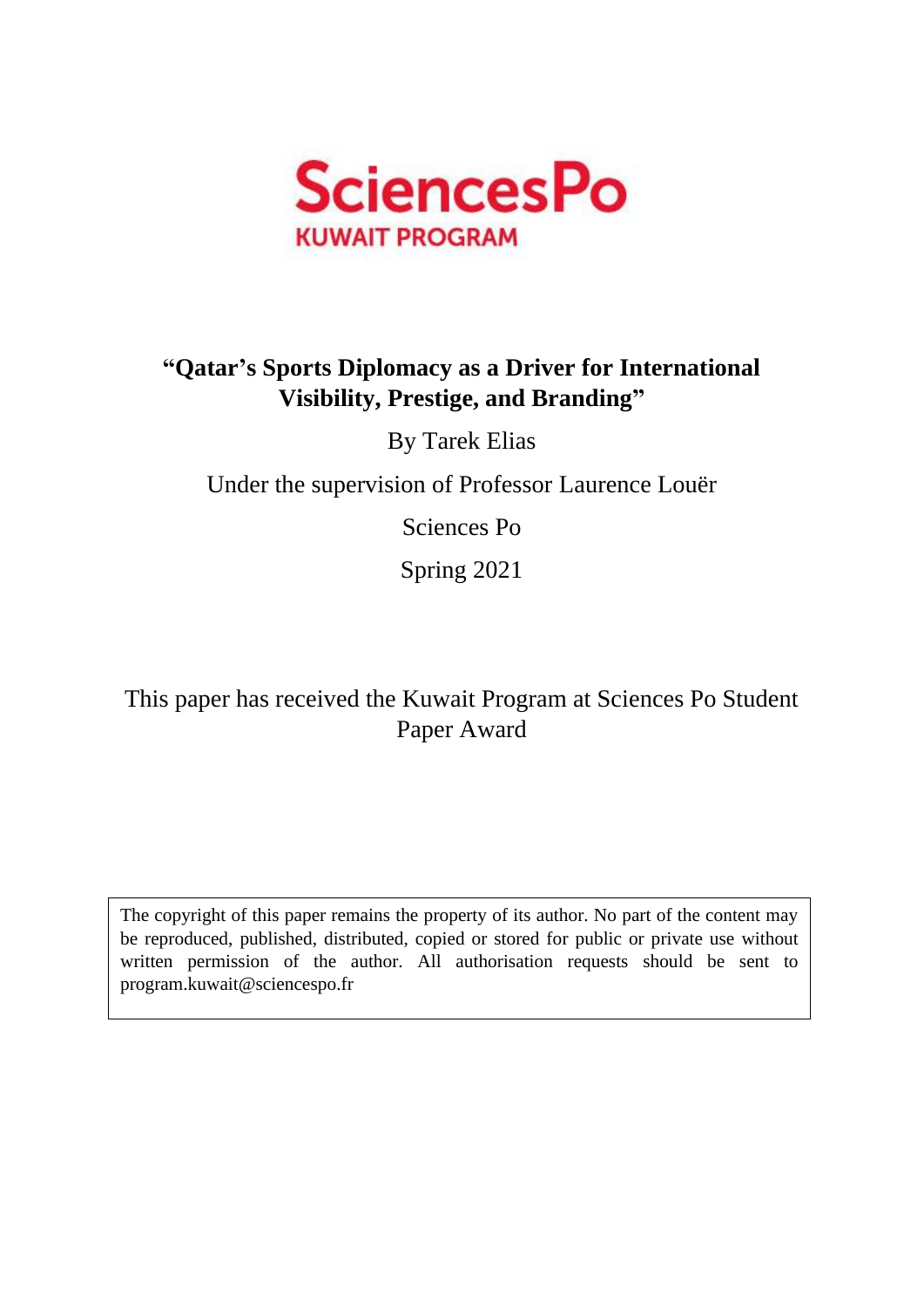| I.            |    |
|---------------|----|
| П.            |    |
|               |    |
| A)            |    |
| B)            |    |
| a.            |    |
| b.            |    |
| $\mathcal{C}$ |    |
|               | 15 |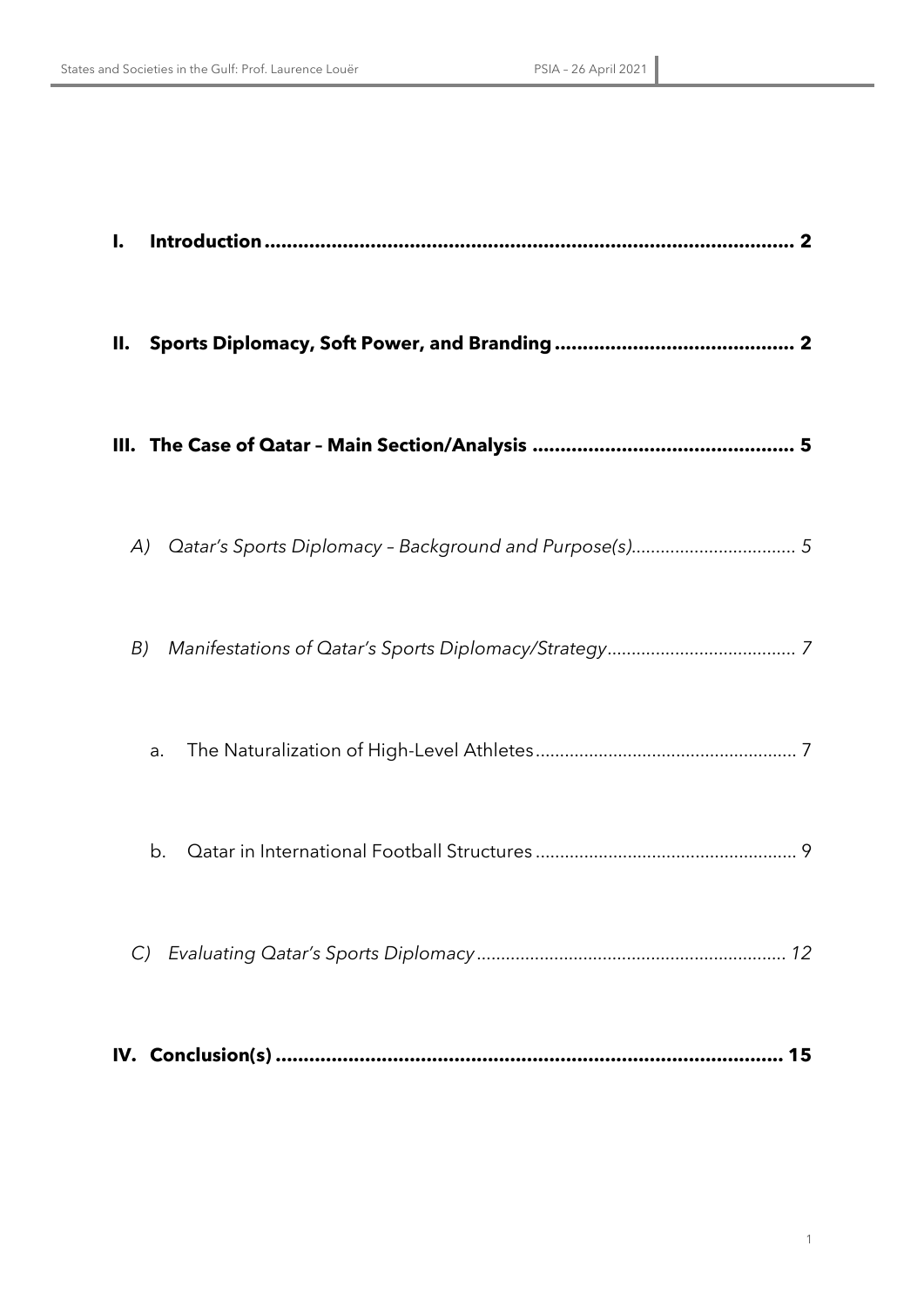#### **I. Introduction**

Despite its minuscule size, the emirate of Qatar underwent a rapid transformation since the 1970s towards one of the wealthiest countries on the globe due to its sheer fossil fuel wealth combined with the advents of globalization. While the emirate's ascent to global prominence was mostly driven by economic rationales, Qatar has consciously ventured into other domains to build on the momentum afforded by its wealth. In particular, the emirate has identified the sports sector as an appealing domain for investments and diplomacy, as signified by its bids to host mega-events including the FIFA World Cup 2022 and the upcoming 2032 Olympic Games. Against this backdrop, the paper at hand seeks to assess the emirate's sports diplomacy in promoting the brand and visibility of the emirate by selectively examining the naturalization of foreign-born high-level athletes and Qatar's involvement in international football by hosting the FIFA World Cup 2022 and acquiring stakes in European football clubs, mainly *Paris Saint-Germain*. To this end, it provides 1) an overview of the academic literature on sports diplomacy and sport as a soft power tool in the pursuit of prestige and international visibility, 2) lays out the emirate's distinct sports strategy amid the need for economic diversification, and 3) assesses the concrete practices of the latter – the naturalization of athletes and football-related investments and events. Lastly, the paper critically evaluates the feasibility and impact of Qatar's sports 'diplomacy of attraction' in elevating the emirate's prestige, visibility, and favorable branding. In particular, it advances the argument that the intended benefits of the Qatari sports diplomacy are threatened by the close scrutiny the emirate has received as a result of its enhanced visibility. As such, this may also endanger the long-term objective of economic diversification away from fossil fuel resources which is closely intertwined with the former.

## **II. Sports Diplomacy, Soft Power, and Branding**

Sport constitutes one of the oldest leisure activities pursued by humans for the sake of pleasure, "spectacle and [...] the sublimation of conflict."1 While today's internationalized sports world has become vastly more convoluted since the age of Ancient Greece – the cradle of modern sports spectacles – sport continues to play a powerful role in public life. In fact, sport has become a 'truly global' endeavor that generates immense profits and captures the minds and attention of billions of spectators, athletes, and coaches alike.

From a historical perspective, governments and ruling elites have frequently exploited sports as a soft power tool to transcend the boundaries of the game. The politicization of sports in the international arena is captured by the notion of *sports* 

<sup>1</sup> Stuart Murray, *Sports Diplomacy: Origins, Theory and Practice* (Routledge, 2018), 37.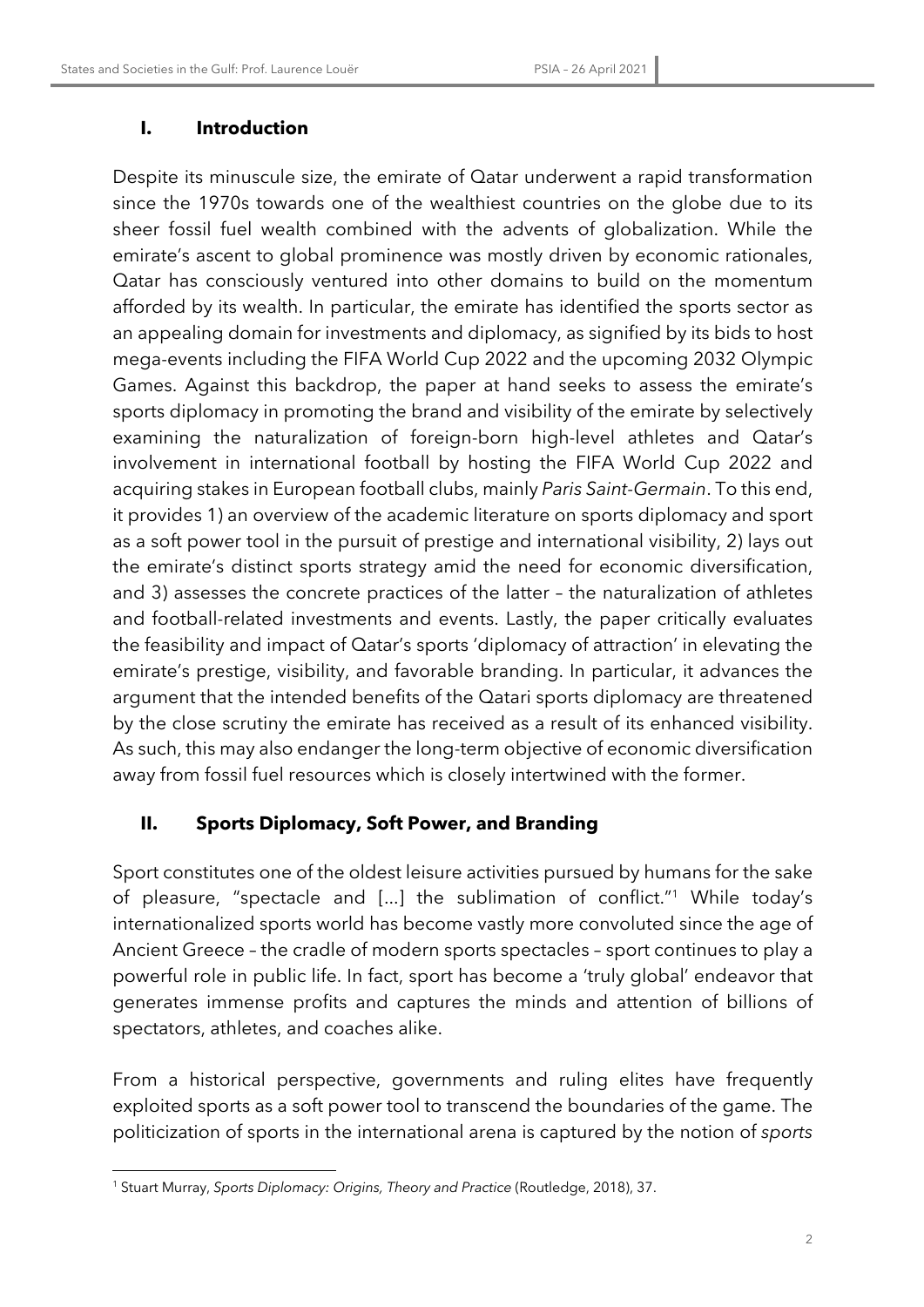*diplomacy.* Sports diplomacy – a growing field of academic and civil society interest – is understood to encompass the utilization of sport as a means to achieve concrete objectives, mitigate discord and antagonism, as well as to facilitate strangers' mutual exchanges.2 Precisely, it entails conscious and strategic efforts by state and non-state entities to leverage athletes, sporting events, and sports-related experiences to shape public perception among foreign and domestic audiences in so far as to further the aims and objectives of the former.<sup>3</sup> To this end, sport is considered to be a comparably relevant diplomatic soft power device to high culture – including music and arts – in easing political and social discord.4

Aside from its theoretical implications, sports diplomacy is being progressively incorporated into governments' domestic and foreign policy agendas, whether pertaining to disputes between nation-states, antagonized, and for broader ideological, economic, and political purposes. What Murray coins *traditional sports*  diplomacy is thus plainly a subdivision in the field of international relations.<sup>5</sup>

An identifiable and notable practice in the field of sports diplomacy is the cooptation and exploitation of athletes, clubs, and sporting events. The academic literature suggests that sports mega-events largely appeal to states for the sake of their 'international prestige' as opposed to the mere socio-economic returns of hosting them.<sup>6</sup> Here, scholars have applied understandings of soft power and 'politics of attraction' as conceptual tools to rationalize the international appetite for sports-related mega-events.<sup>7</sup> While the practical character of these strategies is only progressively emerging, it is commonly acknowledged that a favorable public perception of the nation constitutes a critical variable in the encouragement of tourism, international trade, and political influence. This is particularly appealing to developing countries who consider such strategies to enable their incorporation within the global economy and expedite their development trajectory. 8

Soft diplomacy emanating from sport has found several state proponents over the past decade. Here, the 2008 Olympic Games in Beijing represent one prominent manifestation of this strategy by which sports constituted a strong soft power tool

<sup>2</sup> Ibid., 61.; Stuart Murray, "Moving Beyond the Ping-Pong Table: Sports Diplomacy in the Modern Diplomatic Environment," *Public Diplomacy Magazine* 9 (2013): 12.; Thierry Côme and Michel Raspaud, "Sports Diplomacy: A Strategic Challenge for Qatar," *Hermes, La Revue* 2 (2018): 169-70.

<sup>3</sup> Murray, *Sports Diplomacy*, 3-4.

<sup>4</sup> Murray, *Sports Diplomacy*, 2.

 $5$  Ibid., 61.

<sup>6</sup> David Black, "The Symbolic Politics of Sport Mega-Events: 2010 in Comparative Perspective," *Politikon* 34, no. 3 (2007): 261-276.; Yoav Dubinsky, "From Soft Power to Sports Diplomacy: A Theoretical and Conceptual Discussion," *Place Branding and Public Diplomacy* 15, no. 3 (2019): 156–164.

<sup>7</sup> Wolfram Manzenreiter, "The Beijing Games in the Western Imagination of China: The Weak Power of Soft Power," *Journal of Sport and Social issues* 34, no. 1 (2010): 29-48.

<sup>8</sup> Jonathan Grix, "'Image' Leveraging and Sports Mega-Events: Germany and the 2006 FIFA World Cup," *Journal of Sport & Tourism* 17, no. 4 (2012): 290.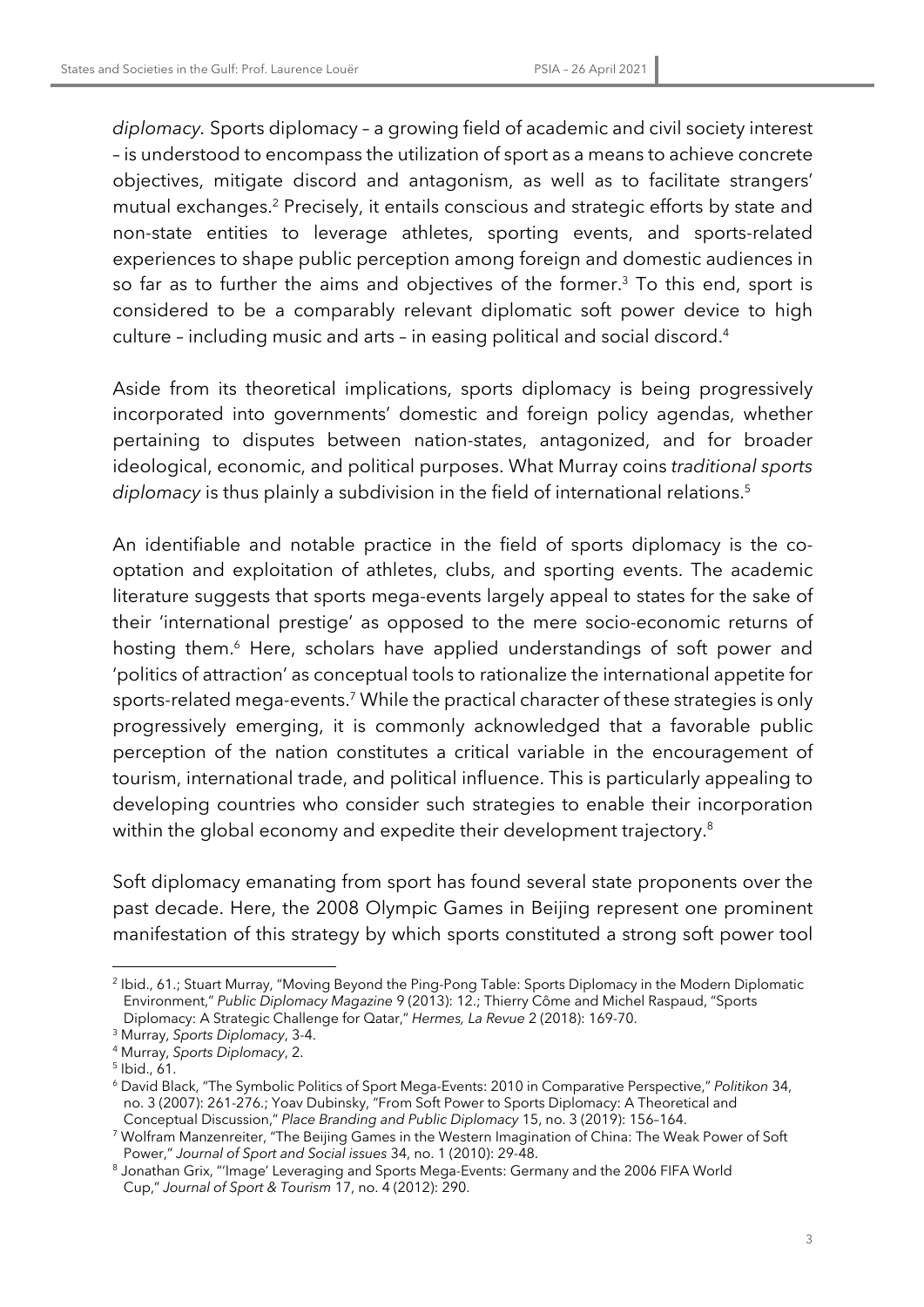for the Chinese Communist Party (CCP).<sup>9</sup> While the portrayal of China in popular media was that of a backward and underdeveloped country before the event, the country capitalized on the international attention to project China as a powerful and resourceful nation by investing more than \$40 billion into the Olympic Games and showcasing state of art Chinese technology to the global market<sup>10</sup>, thus heavily leveraging sport to complement broader economic and political objectives. As of 2008, China has doubled down on this strategy as exemplified by its financial commitments related to the 2015 World Athletics Championship and the 2022 Winter Olympics. In particular, football has captured the attention of the CCP and is leveraged to obtain global recognition in the domain of sports by linking themes of soft diplomacy and nationalism with the sport.<sup>11</sup>

However, sport as a soft power tool is not solely conveyed and amplified through mega-events like the Olympic Games and the FIFA World Cup. Athletes themselves can become valuable assets for governments keen on reinforcing a positive image and conveying a particular political and economic messaging to the (sports) world. In 2014, the US consciously sent three openly homosexual athletes to act as sports envoys at the Olympic Games in Sochi, interpreted as a direct message against the Russian position on LGBTQ+ rights.12 Further, governments tap into the success stories of superstar athletes like Kobe Bryant, Usain Bolt, and Yao Ming. While these athletes "personify qualities such as virtue, grace, courage, humility," they also symbolize success, which is of considerable importance in sports diplomacy strategies.13 For instance, the consultancy firm *Portland* considers the amount of Olympic hardware of a country's athletes in its *Global Soft Power Ranking 2019* as an indicator of the nation's socio-cultural prestige.<sup>14</sup> To this end, winning and success are equally relevant in the domestic context, contributing to nation-building processes and strengthening national pride.15 Moreover, capital and human investments in the competitiveness of a state's professional sports sector are considered to be closely linked to a nation's infrastructural development including sports-related facilities and other forms of physical infrastructure that harbors longterm benefits for the country and may increase its attraction to foreign investment and tourism.16

<sup>9</sup> Murray, *Sports Diplomacy*, 5.

<sup>10</sup> Dubinsky, "From Soft Power to Sports Diplomacy," 160.

<sup>11</sup> Owen Gibson, "The Great Windfall of China: A Football Revolution that may lead to World Cup," *The Guardian*, February 6, 2016. https://www.theguardian.com/football/blog/2016/feb/06/china-footballrevolution-world-cup.

<sup>12</sup> Murray, *Sports Diplomacy*, 105.

<sup>13</sup> Ibid., 77 & 103.

<sup>14</sup> Jonathan McClory, "The Soft Power 30: A Global Ranking of Soft Power 2019," *Portland*, October 31, 2019. https://softpower30.com/wp-content/uploads/2019/10/The-Soft-Power-30-Report-2019-1.pdf. 15 Danyel Reiche, "Investing in Sporting Success as a Domestic and Foreign Policy Tool: The Case of

Qatar," *International Journal of Sport Policy and Politics* 7, no. 4 (2015): 490.

<sup>&</sup>lt;sup>16</sup> Dubinsky, "From Soft Power to Sports Diplomacy," 157-158.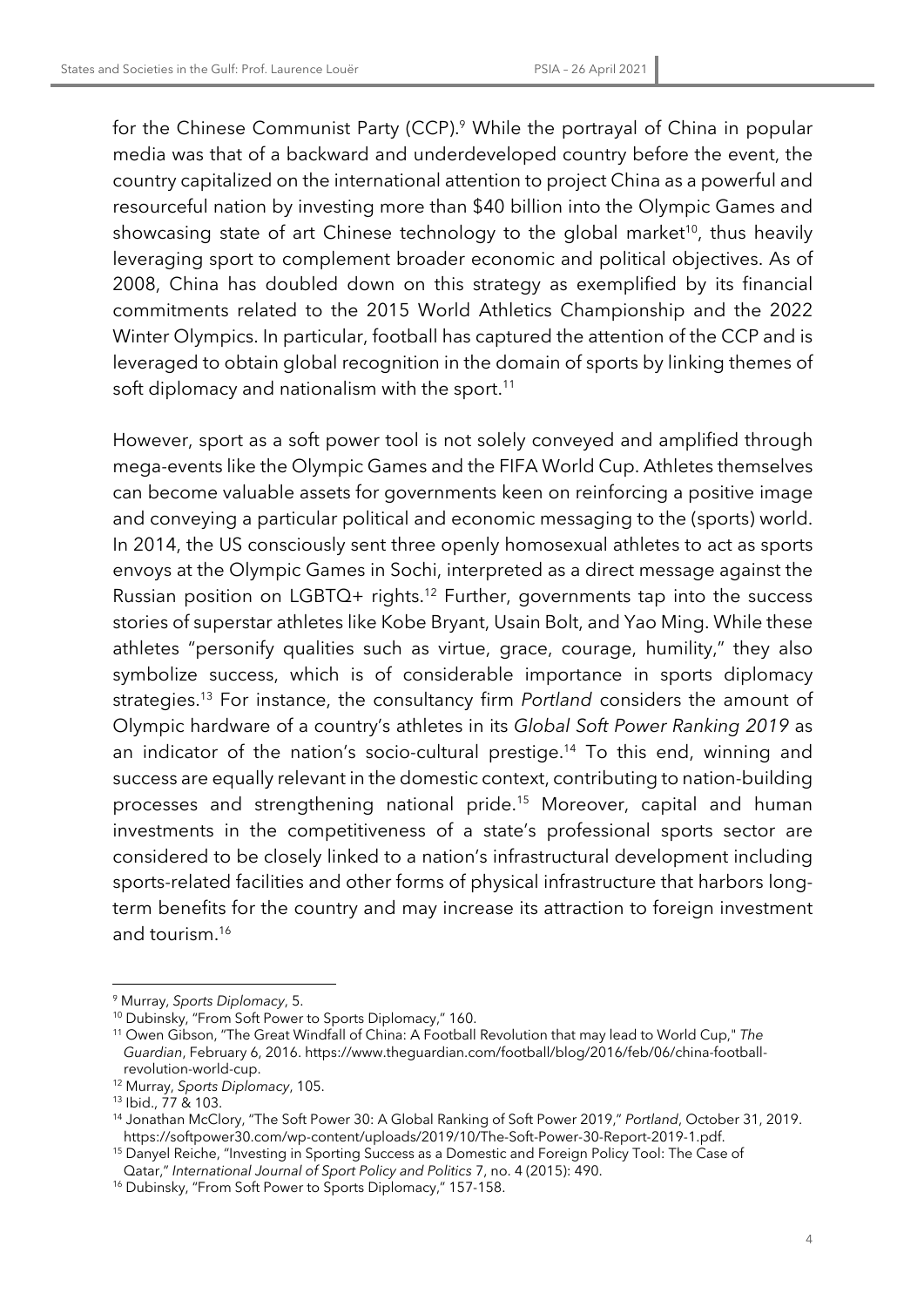# **III. The Case of Qatar – Main Section/Analysis**

#### *A) Qatar's Sports Diplomacy – Background and Purpose(s)*

Building on the theoretical and conceptual insights outlined in the preceding section, the sports diplomacy pursued by Qatar presents a remarkably intriguing case. In juxtaposition to other emerging countries on the international sports stage without a notable history of sporting success – i.e. China, South Africa, and Brazil to some extent – Qatar is characterized by a relatively minuscule population with one of the highest GDP per capita in the world. Whereas the former states possess obvious socio-economic incentives to engage in the highly monetized sports world amid the persistence of wide-scale poverty and regional imbalances, Qatar – on the surface - does not encounter these obstacles.<sup>17</sup> Hence, this section traces the background and objectives of Qatar's unique sports diplomacy strategy against the backdrop of the emirate's domestic context and international configuration.

In 2011, with the launch of the *National Development Strategy 2011-2016*, the Qatar Olympic Committee (QCC) publicly presented the priorities and objectives of the emirate's sports diplomacy strategy, which ought to be the focal point of investment and financial allocation.<sup>18</sup> For one, the strategy set specific domestic targets including the improvement of national health amid the proliferation of chronic diseases due to a lack of physical activity and domestic lifestyles, as well as the preservation of national identity and cultural awareness among young citizens. More importantly, the QCC expressed a focus on the improvement of Qatar's visibility and relations with international partners in line with the emirate's short- and long-term objectives, which marks the focus of this section.<sup>19</sup>

The latter dimension – the enhancement of Qatar's visibility and international partnerships through sports – aligns with the traditional sports diplomacy paradigm and the utilization of sports as a soft power tool identified in the scholarly literature. As outlined throughout the document, Qatar regards the prioritization of investments into sporting success and the hosting of mega-events as a means to enhance its cultural attractiveness and the emirate's visibility on the international stage. On one hand, the emirate's sports diplomacy can be perceived as a direct attempt to conceal and compensate for its weaknesses in terms of hard power through soft power tools – i.e. the attraction of fans, political leaders, and socio-

<sup>17</sup> Reiche, "Investing in Sporting Success," 491.

<sup>18</sup> Government of Qatar, "Qatar Second National Development Strategy 2018-2022," September 2018.

https://www.psa.gov.qa/en/knowledge/Documents/NDS2Final.pdf. 19 Ibid., Reiche, "Investing in Sporting Success," 497.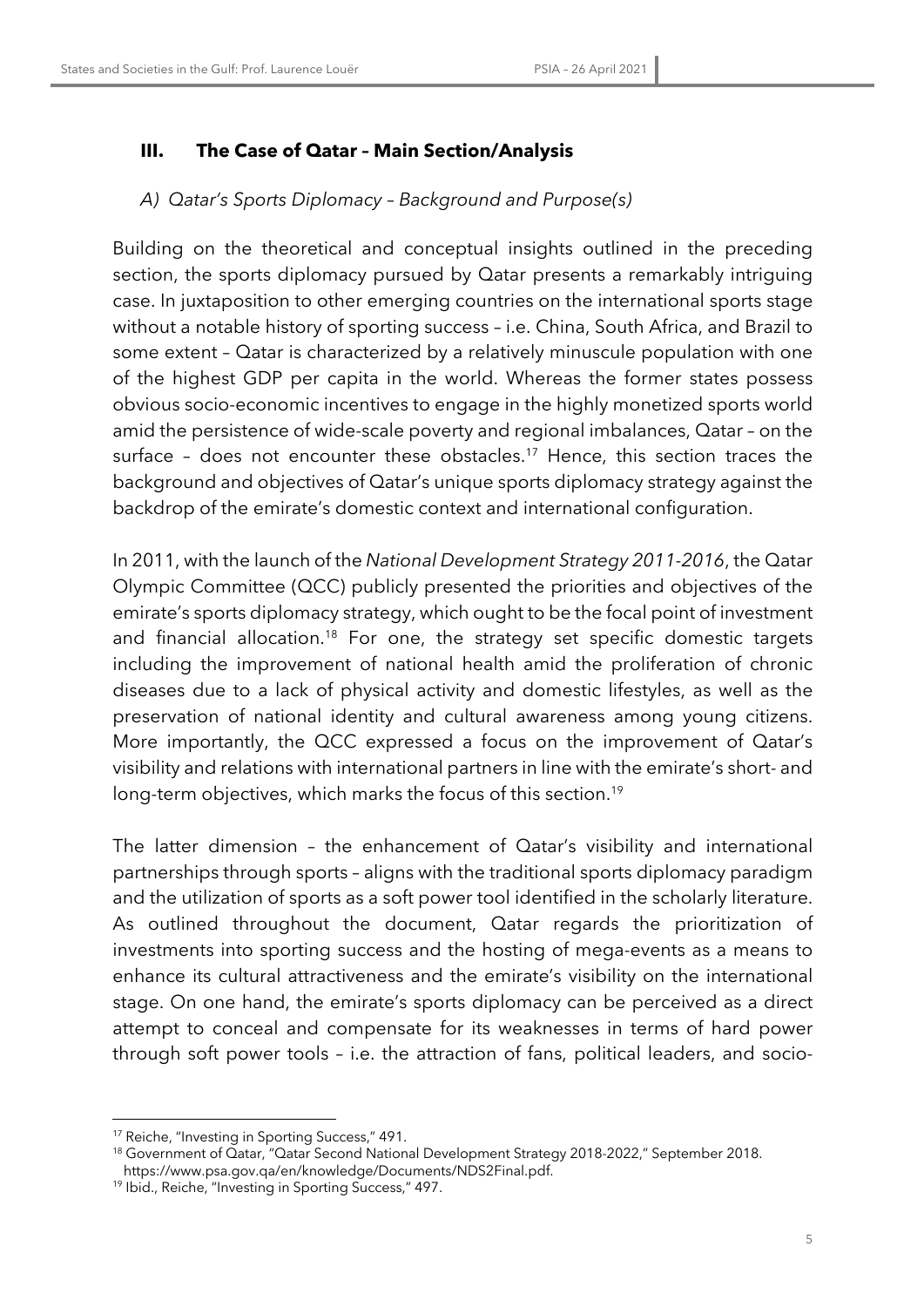economic elites through the vehicle of sports.<sup>20</sup> On the other hand, Qatar seeks to tie sporting success to the brand of Qatar and thereby gain upper hand over foreign investment, tourism, and popular perceptions across the globe vis-à-vis its regional competitors. A key strategy in this context is to raise awareness of the emirate's achievements in a variety of domains – including sports – to "position the state in the minds of international audiences alongside notions of excellence, admiration and leadership."21 Simultaneously, the strategy serves to distinguish the emirate from its regional competitors and the broader region which remains mired in conflict and political instability, portraying itself as a bulwark of stability.<sup>22</sup> This is particularly relevant in consideration of Qatar's vulnerability in terms of security and defense in a highly volatile region and intra-regional geopolitical competition.

However, the aim of transforming Qatar into a global sports hub cannot be divorced from the emirate's long-term objective to stimulate economic diversification codified in Qatar's *Vision 2030*. As recognized by scholars and policymakers alike, Qatar – like its regional peers – has anticipated the need for diversification of national income away from reliance on fossil fuel resources against the backdrop of global dependence on LNG and related rent-seeking arrangements.23 While Qatar boasts considerable fossil fuel reserves, the early and progressive shift to alternative income streams may allow the emirate to evade expensive transformation at a later stage.<sup>24</sup> Qatar's thus leverages its sports as a branding strategy to trigger an anticipatory shift towards the diversification of national income generation towards sports-related sectors. These aims include the boosting of tourism, TV deals, and foreign investments disassociated from the emirate's fossil fuel wealth. In this context, sports-related investments are equally considered to enhance the attractiveness of the emirate to white-collar workers from advanced industrialized economies who are often reluctant to pursue employment in the region. Here, the entertainment value of sports is expected to overcome the obstacles to the employment of highly skilled laborers.<sup>25</sup> In consideration of these factors, Qatar's sports diplomacy noticeably diverges from the strategies pursued by Brazil, China, and South Africa whose objectives are principally related to ambitions of regional and global primacy. 26

<sup>20</sup> James M. Dorsey, "Qatar's sports-focused public diplomacy policies backfiring," *Hurriyet Daily News*, February 10, 2014. https://www.hurriyetdailynews.com/qatars-sports-focused-public-diplomacy-policiesbackfiring-62226. 21 Jonathan Grix, Paul Michael Brannagan, and Donna Lee, "Qatar's Global Sports Strategy: Soft Power and

the 2022 World Cup," In *Entering the Global Arena* (Palgrave Pivot, Singapore, 2019), 101.

<sup>22</sup> Ibid., 100.

<sup>&</sup>lt;sup>23</sup> Ibid., 103.; Côme and Raspaud, "A Strategic Challenge for Qatar," 171-72.

<sup>&</sup>lt;sup>24</sup> Danyel Reiche, "Energy Policies of Gulf Cooperation Council (GCC) countries–Possibilities and Limitations of Ecological Modernization in Rentier States," *Energy Policy* 38, no. 5 (2010): 2396.

<sup>&</sup>lt;sup>25</sup> Reiche, "Investing in Sporting Success," 497.

<sup>26</sup> Ibid., 499.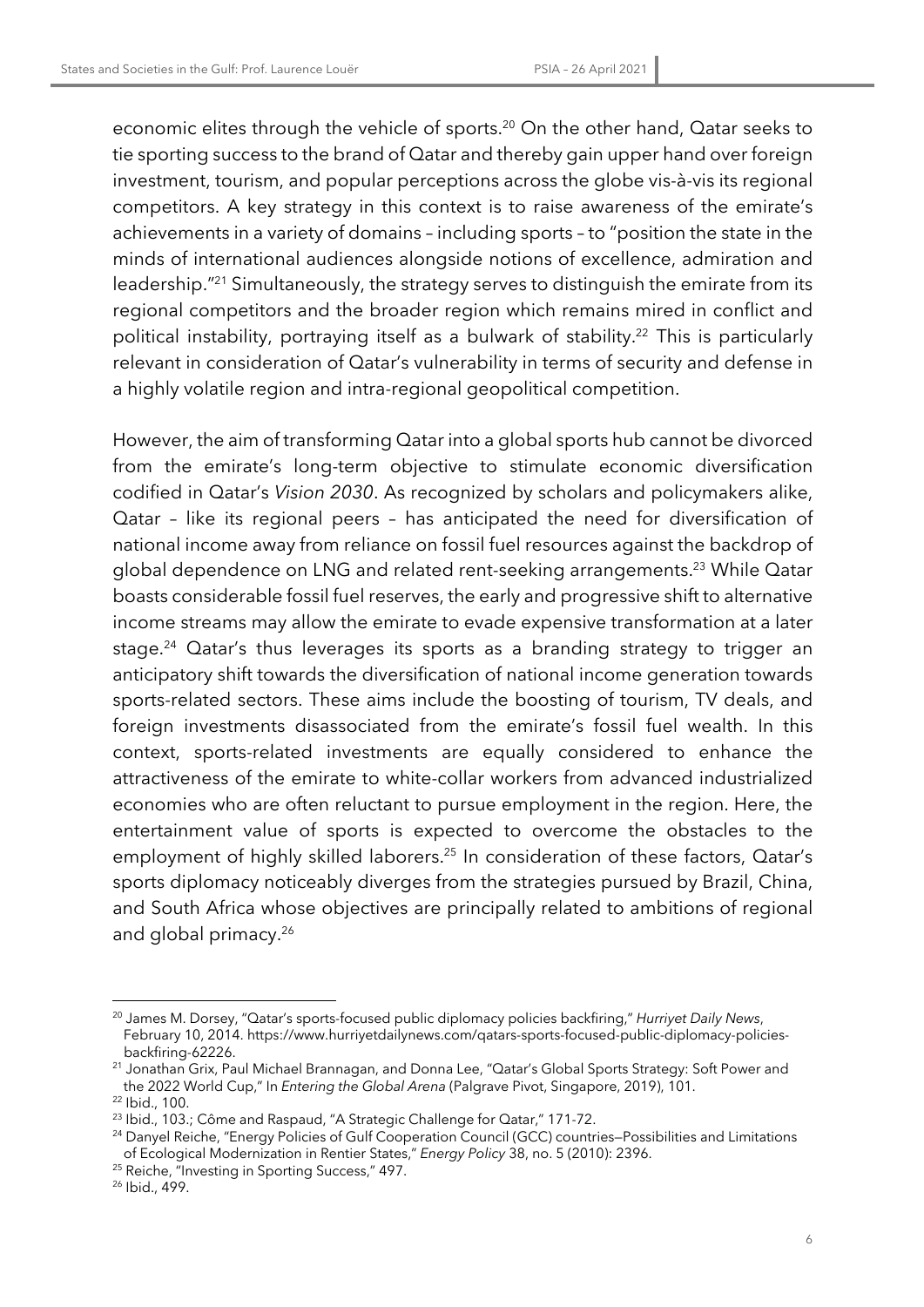Hence, while it contains a range of domestic and foreign targets, the strategy clearly envisions the emirate's sports investments to translate into improved ties with foreign partners, visibility, and favorable public perceptions. This is partly motivated by regional configurations, but equally by the need to diversity national income in the face of a global shift away from fossil fuel resources.

# *B) Manifestations of Qatar's Sports Diplomacy/Strategy*

This section examines the practical manifestation of Qatar's sports diplomacy. To this end, it does not exhaustively investigate every aspect of this diplomacy which is strongly tied to national media outlets, mainly *Al-Jazeera* and *beIN Sports*. Rather, the section selectively explores the naturalization of foreign-born athletes – mainly for the purposes of Qatar's visibility in the Olympic Games and related international competitions – as well as the involvement of the emirate in international football, reflected in the partial ownership of European football clubs and the emirate's successful bid to host the FIFA World Cup 2022.

a. The Naturalization of High-Level Athletes

A progressively developing practice among states seeking to enhance their sporting success and thus their international reputation is the naturalization of foreign-born athletes, a process that entails the provision of citizenship to athletes without clear ties to the state. The naturalization of high-level athletes is generally considered as a mutually beneficial arrangement for weak sporting nations and athletes from highly competitive sporting nations.<sup>27</sup> While mired in controversy amid the perceived commodification of citizenship, naturalization schemes enable states to build on the sporting successes of foreign-born high-level athletes to enhance their competitiveness and thus prestige on the global stage in the form of "medal tables and FIFA world rankings", while high-level athletes are provided with an easier path towards participation in international tournaments and events when suiting up for less competitive sporting countries which lack sophisticated domestic sporting structures.<sup>28</sup>

This outlined practice of naturalizing foreign-born athletes is particularly common among GCC countries – including Bahrain and Qatar – which seek to make up for their relatively minuscule domestic populations by attracting foreign-born talent. In the specific case of Qatar, the naturalization of high-level athletes constitutes one tangible manifestation of the emirate's strategy to boost its international reputation

7

<sup>&</sup>lt;sup>27</sup> Cem Tinaz and Danyel Reiche, "Policies for Naturalisation of Foreign-born Athletes: Qatar and Turkey in Comparison," *International Journal of Sport Policy and Politics* 11, no. 1 (2019): 153.

<sup>&</sup>lt;sup>28</sup> Joost Jansen, Gijsbert Oonk, and Godfried Engbersen, "Nationality Swapping in the Olympic Field:

Towards the Marketization of Citizenship?," *Citizenship Studies* 22, no. 5 (2018): 524.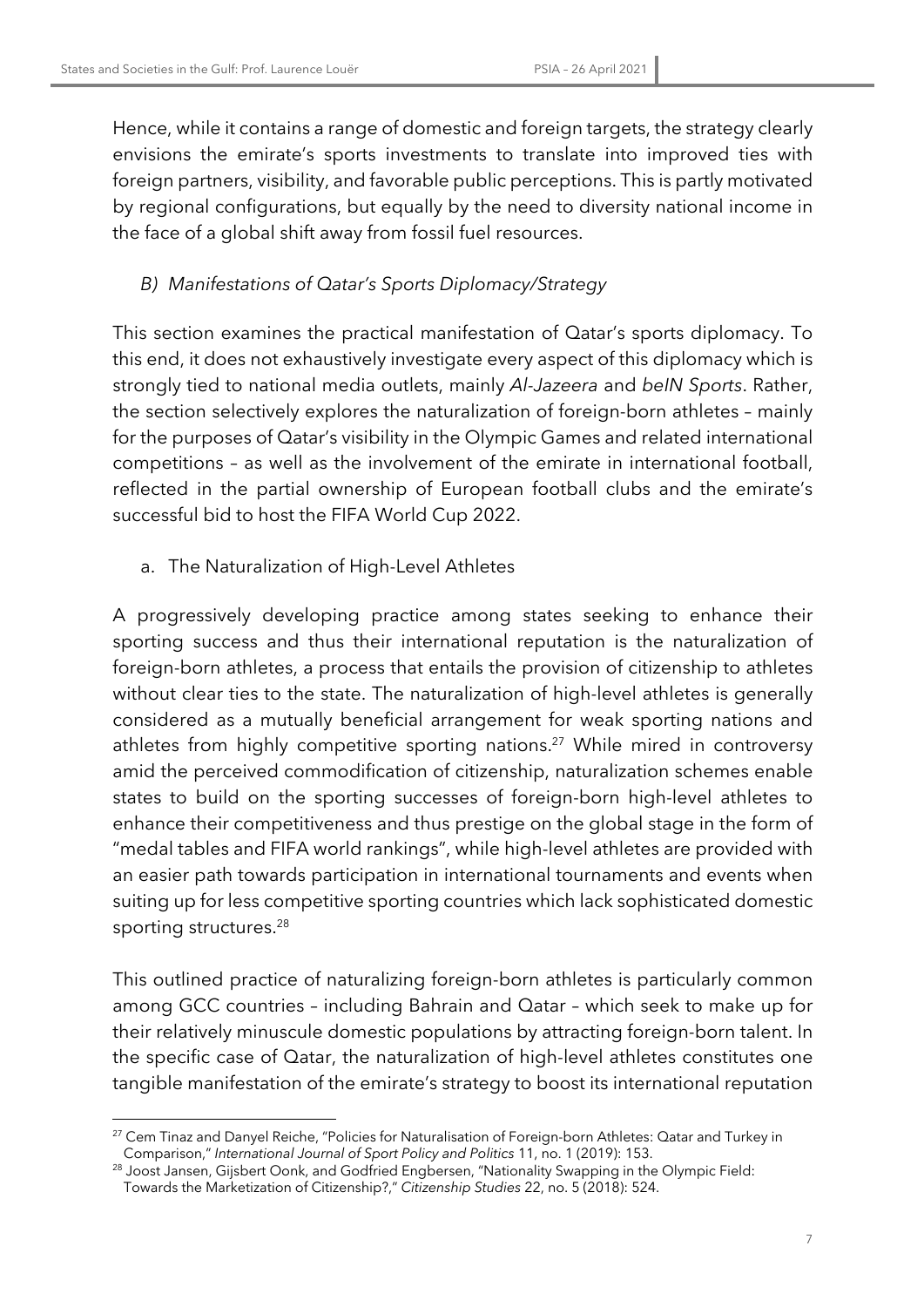and enhancing its (perceived) sporting excellence in international competitions with the ultimate objective of attaining additional benefits in socio-cultural and economic terms.

The naturalization scheme pursued by Qatar was noticeably evident during the 2016 Olympic Games in Rio de Janeiro. It is estimated that at around 23 of the 39 members of the Qatari sports delegation were born outside of the emirate and had been provided with citizenship solely for the purpose of representing Qatar at the international event.<sup>29</sup> While the naturalization of athletes commonly reflects historically-rooted migrational patterns, only a limited number of athletes in question actually originated from Arab descent. Conversely, athletes from Nigeria and Senegal - 13 in total - constituted the bulk of Qatar's foreign-born athletes.<sup>30</sup> While the marginal sporting success of Qatar in the 2016 Olympic Games was mainly driven by Qatari-born athletes like Mutaz Essa Barshim who won the silver medal in the high jump, the added value of the naturalized athletes was that it enabled the emirate "to send large, visible delegations to Brazil," thus projecting it as a competitive sporting nation to the world.<sup>31</sup> Here, the Olympic Games, due to its immense viewership and social media outreach - around 3.6 billion in 2016<sup>32</sup> offer significant public diplomacy opportunities. As such, in spite of its limited success, Qatar consciously exploited the international attention of the Olympic Games to project itself as a tangible player in the international sporting world through the naturalization scheme.

While Qatar's practice of naturalizing high-level athletes for the sake of competitiveness and visibility in the 2016 Olympic Games has received the bulk of media attention, the naturalization scheme is by no means restricted to Olympic competition. Equally, Qatar's national men's handball team has become the beneficiary of foreign-born talent in recent years and has consequently managed to significantly raise its sporting success. In the prelude to the 2015 World Men's Handball Championship, Qatar strategically exploited the specifies of the International Handball Federation (IHF) rulebook to facilitate the naturalization of foreign-born players that had previously suited up for other nations. These players – including the Borja Vidal originally from Spain, the Montenegrin-born Goran Stojanović and Jovo Damjanović, and Bertrand Roiné who formerly represented France – suited up for Qatar at the competition in 2015 and tremendously enhanced

<sup>29</sup> Tom Finn, "Qatar's recruited athletes stir debate on citizenship," *Reuters*, August 25, 2016.

<sup>&</sup>lt;sup>30</sup> Jansen, Oonk, and Engbersen, "Nationality Swapping in the Olympic Field," 530.; Tinaz and Reiche, "Policies for Naturalisation," 158-59.

<sup>&</sup>lt;sup>31</sup> Tinaz and Reiche, "Policies for Naturalisation," 159.

<sup>&</sup>lt;sup>32</sup> International Olympic Committee, "Global Broadcast and Audience Report: Olympic Games Rio 2016," Accessed April 17, 2021.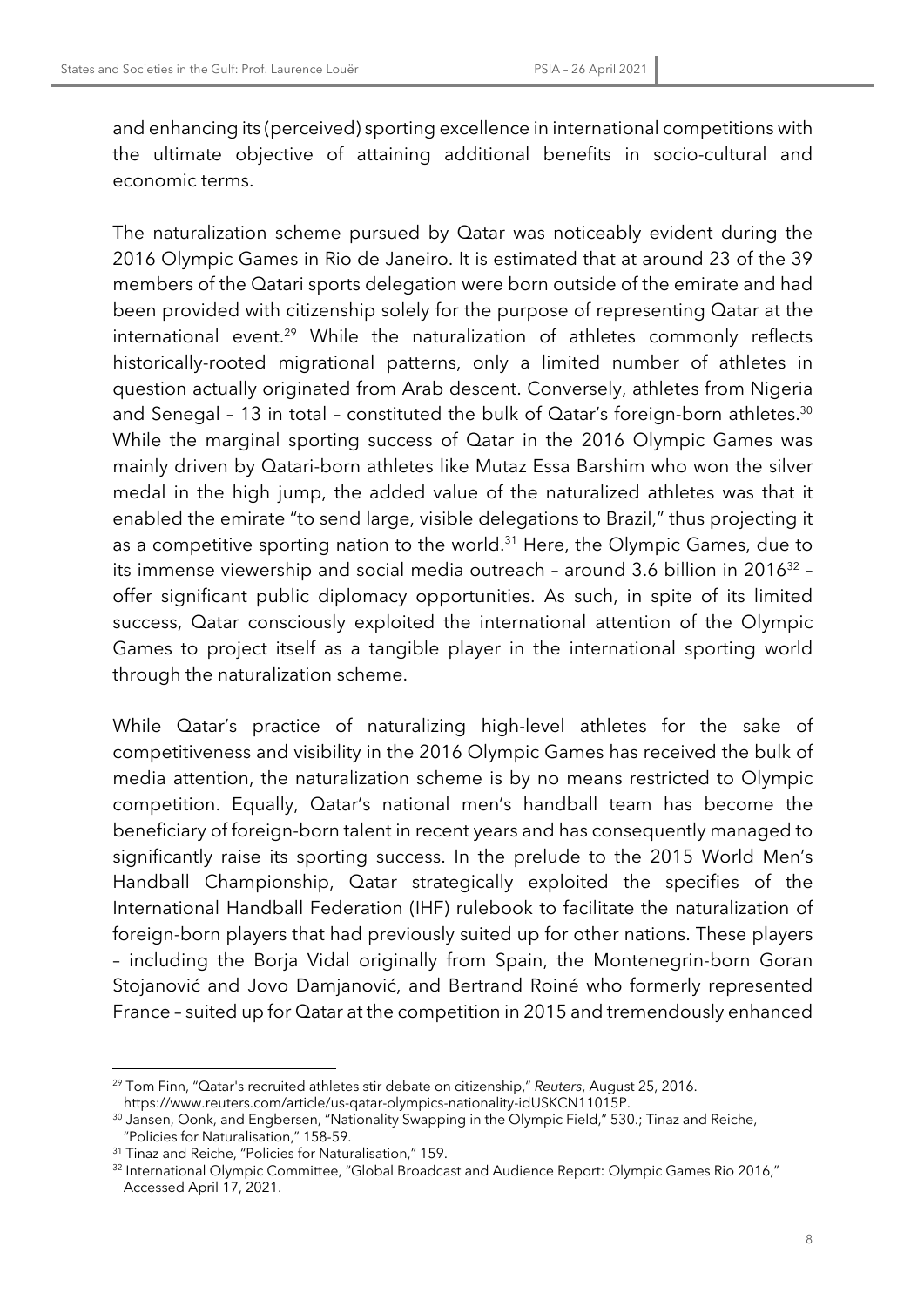the team's sporting performance.<sup>33</sup> This was particularly crucial in consideration that Qatar had won the bid to host the event and thus wanted to field a competitive team. While Qatar was previously not worth mentioning among the major handball nations as signified by mediocre performances in the preceding decades, the emirate successfully placed 2nd in 2015 and has since managed to finish among the top ten in both 2017 and 2021.<sup>34</sup> While it certainly lacks the prestige of the Olympic Games, the Handball Championship captivated a broad viewership and simultaneously enabled the emirate to display its sports facilities, which again, remains a crucial aspect of its broader public diplomacy of attraction.35

Whereas the naturalization of foreign-born athletes remains controversial, Qatar's legal framework contains specific clauses that facilitate the above-described naturalization scheme in international sporting competitions. Precisely, Art. 6 of the emirate's nationality law states that Qatari citizenship "may be granted to those who have rendered great service to the country, or who have particular skills the country needs, or students who excel by showing promising scientific ability. Based on the requirements of the public interest, Qatari nationality may be granted in such cases to the persons concerned, who may also retain their original nationality."36 Despite these provisions, it must be recognized that the majority of naturalized athletes are only provided with temporary passports and are only awarded dual-citizen status in order to circumvent the ceiling of 50 naturalizations encoded in Article 17 of the nationality law.37 Accordingly, the granting of full citizenship tied to the inherent benefits afforded to the Qatari population remains reserved for high-level athletes that have managed to reach extraordinary victories while representing the emirate. Nevertheless, Qatar's visibility in the 2016 Olympic Games in Rio and the emirate's sporting success in the 2015 Handball championship demonstrate the extent to which naturalization – even if only awarded temporarily – has emerged as a formidable strategy in strengthening the nation's visibility and sporting success on the international level.

#### b. Qatar in International Football Structures

The naturalization scheme pursued by Qatar presents a clear example of the emirate's attempt to enhance its international prestige and attractiveness through

 $^{\rm 33}$  International Handball Federation, "Player Eligibility Code," July 8, 2014.; Deutsche Welle, "Qatar's foreign legion primed for handball date with Germany," January 27, 2015. https://www.dw.com/en/qatars-foreignlegion-primed-for-handball-date-with-germany/a-18219900.<br><sup>34</sup> International Handball Federation, "Team Details: Qatar," Accessed April 18, 2021.<br>https://www.ihf.info/competitions/men/308/27th-ihf-mens-world-championship-20

<sup>&</sup>lt;sup>35</sup> Sportcal, "Audience records tumble as France net fifth men's world handball title," February 2, 2015.

https://www.sportcal.com/News/FeaturedNews/5864. 36 Qatar Legal Portal, *Law No. 38 of 2005 on the Acquisition of Qatari Nationality*, October 30, 2005.

https://www.refworld.org/pdfid/542975124.pdf. 37 Tinaz and Reiche, "Policies for Naturalisation," 160.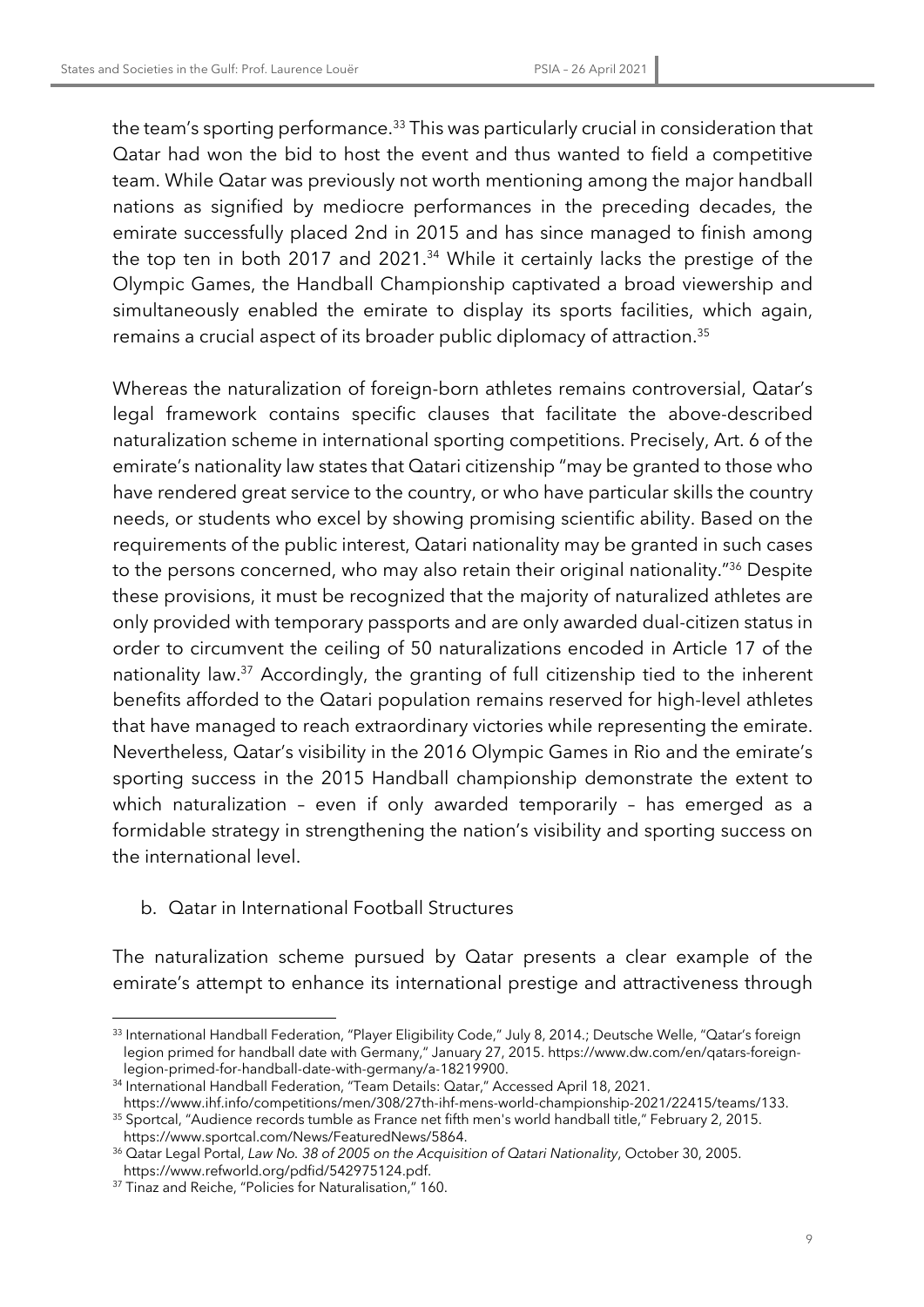participation in sporting events. However, the most publicized manifestation of this strategy is the emirate's interwovenness within the structures of international football. While this aspect of Qatar's sports diplomacy raises the visibility of the emirate, it is – more than the naturalization of high-level athletes – inextricably linked to the aim of diversifying national income. Two notable exemplifications of this are the emirate's investments into international football clubs through the acquisition of ownership stakes and the highly-debated FIFA World Cup 2022 to be hosted in Qatar.

The FIFA World Cup 2022 is scheduled to take place in Qatar and has received considerable media attention over the past decade. For the first time in the tournament's history, the 22<sup>nd</sup> edition of the event will be held in a Muslim-majority country, as the emirate was able to outbid foreign competitors including Australia, Japan, and the United States.<sup>38</sup> However, despite the public awareness and scrutiny surrounding the competition, the World Cup is by no means the first sporting event to be hosted by the emirate. It is noted that Qatar has developed into "a serial user of sports events" and will have hosted around 24 prestigious sports tournaments/events since 2004, including the FIFA World Cup 2022.39 While the emirate previously staged the 2011 Asia Football Cup, it is not merely invested in football-related tournaments. Qatar has hosted diverse events including golf and tennis tournaments, Formula 1 racing competitions, and the aforementioned 2015 World Men's Handball Championship.40

As outlined in preceding sections, the hosting of internationally relevant sporting events is an integral aspect of Qatar's sports diplomacy that serves to project the emirate's 'high-level culture' to brand itself as an attractive destination for tourism, foreign investments, and white-collar employees which feeds into the long-term strategy of economic diversification. Indeed, the chairman of the emirate's *National Tourism Authority* – Mr. Hassan Abdulrahman al-Ibrahim – explicitly affirmed that the FIFA World Cup 2022 intends to draw in fans and sports aficionados for a unique experience in Qatar and to familiarize foreigners from around the globe with what the emirate has to offer.<sup>41</sup> As such, the emirate seeks to draw upon the extensive media coverage "to have a permanent window for international promotion."42 However, Qatar's involvement in the hosting of high-profile events, including the

<sup>38</sup> BBC News, "World Cup 2022: Qatar bid team accused of secret campaign to sabotage rivals," July 29, 2018. https://www.bbc.com/sport/football/44994041.amp. 39 Grix, Brannagan, and Lee, "Qatar's Global Sports Strategy," 99.

 $40$  Ibid.

<sup>41</sup> Hassan Abdulrahman al-Ibrahim, "Qatar's Tourism Strategy vis-à-vis World Cup 2022," September 7, 2018. https://www.sbc-international.de/wp-content/uploads/2018/10/Qatar-Tourism-Strategy-World-Cup-

<sup>2022.</sup>pdf.<br><sup>42</sup> Xavier Ginesta and Jordi de San Eugenio, "The Use of Football as a Country Branding Strategy. Case Study: Qatar and the Catalan Sports Press," *Communication & Sport* 2, no. 3 (2014): 234.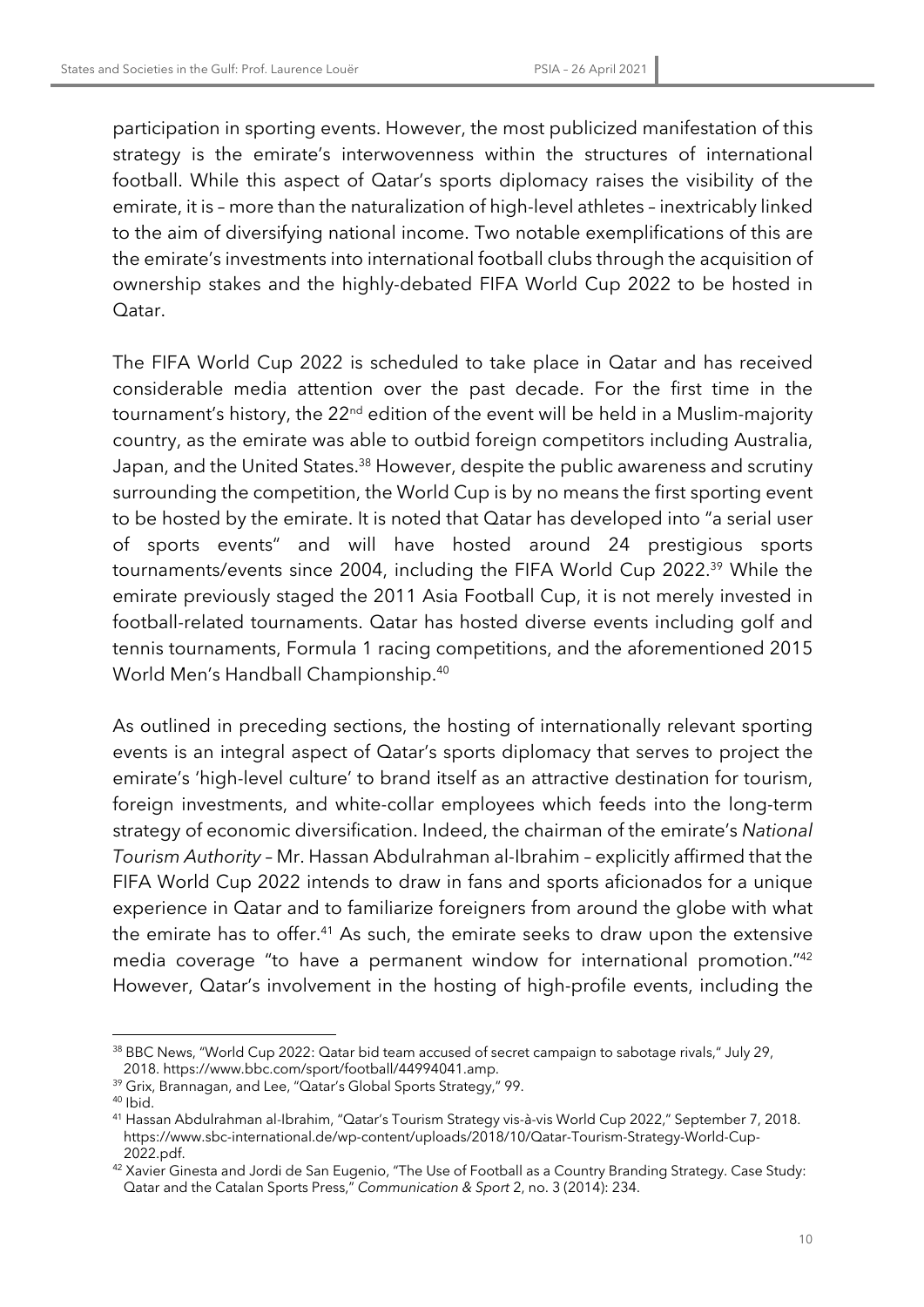FIFA World Cup 2022, is not solely a marketing strategy but equally serves to distinguish the emirate from its GCC competitors. Here, the emirate's efforts can be viewed a strategy to gain the upper hand over tourism, foreign investments, and white-collar workers from highly industrialized societies, while also helping it to foster positive relations and liaison with global partners and potential competitors.

Moreover, Qatar's obvious promotion of its brand as a global sports hub is strongly linked to the development of the emirate's domestic infrastructure which remains in flux despite vast investments since the 1990s. Reiche notes that the World Cup presents an incentive for the emirate to accelerate the process of infrastructure development before the influx of international tourists and delegations. These projects include the construction of a metro network in Doha which was originally estimated to be finalized after the completion of the tournament. However, the project has been accelerated and the first phase – connecting the mega-events main venues – is expected to be finalized by Winter 2022.43

Nevertheless, Doha's sports diplomacy is not solely confined to the hosting of sports-related tournaments and events. The emirate has equally pursued its intertwined objectives of becoming a prestigious sports hub and driving the diversification of national income through the acquisition of ownership stakes and sponsoring of (successful) European football clubs.

Most notably, the Qatari shareholding company *Qatar Sports Investments* – managed by Nasser Al-Khelaifi<sup>44</sup> - acquired majority stakes in the French Ligue 1 club *Paris Saint-Germain* (PSG) in 2011, while a member of the ruling family – Sheikh Abdullah Bin Nassar Al-Thani – bought the Spanish team *Málaga CF*. <sup>45</sup> Especially the PSG constitutes a significant symbolism in the emirate's sports diplomacy. This is exemplified by the immense amount of monetary investments funneled to the French football team. The emirate has recently – with the acquisition of French superstar Kylian Mbappé – exceeded the billion mark of total investment into the club.46 While the large amounts of spending have not yet translated to the ultimate success on the football pitch, the club has tremendously improved its competitiveness on the international level, regularly advancing to the latter stages of the UEFA Champion's League, Europe's most prestigious club football

<sup>43</sup> Reiche, "Investing in Sporting Success," 497.; France24, "Qatar hits metro milestone ahead of World Cup," December 10, 2019. https://www.france24.com/en/20191210-qatar-hits-metro-milestone-ahead-of-worldcup.

<sup>44</sup> While the link between media and sports is not discussed extensively in this paper, it is notable that Al-Khelaifi is also the chairman of *beIn Sports*.

<sup>45</sup> Côme and Raspaud, "A Strategic Challenge for Qatar," 171.

<sup>46</sup> Goal, "How much have PSG spent on transfers since Qatar takeover?," March 6, 2018. https://www.goal.com/en/lists/how-much-have-psg-spent-on-transfers-since-qatartakeover/hz1zvwykh4mv11vep6qdtygex#1fbo4gzl8jhg17dj6nzez45rs.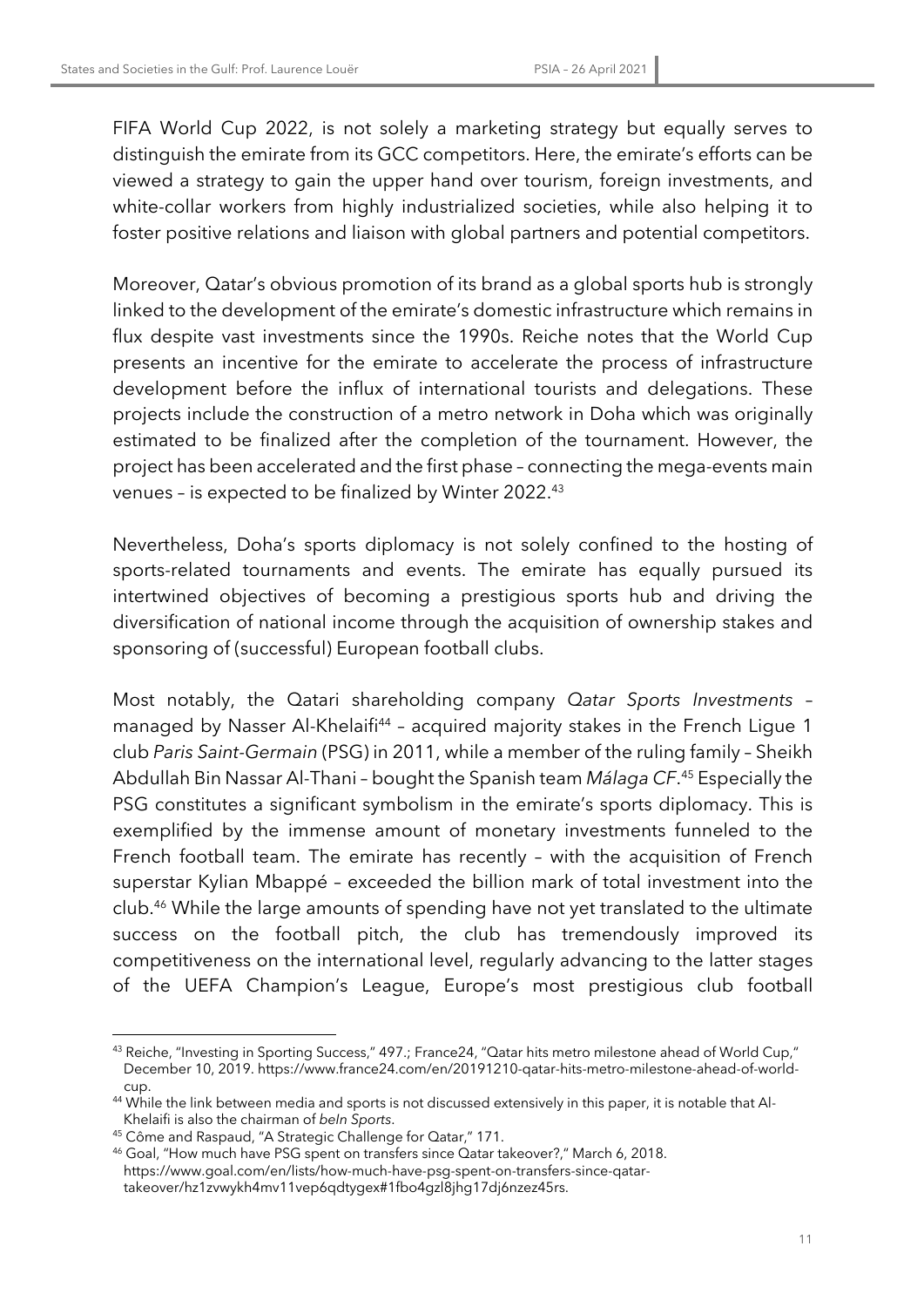tournament. In this context, Ennasri stresses that the ownership of successful European clubs – in this case PSG – compensates for the weakness of Qatar's national team and that the former's sporting success provides the emirate with favorable public perception internationally and a sense of pride domestically.<sup>47</sup>

Ennasri's observation adequately underlines the importance of success in Qatar's sports diplomacy. In particular, Qatar hopes to tie the success of PSG – by spending exuberant amounts of money – to the emirate and thereby project itself to the global viewership and gain sympathies among fans. This approach serves to improve the emirate's international prestige, while also serving as an ideal branding strategy as demonstrated by the 'premium sponsorship' with national companies including *Qatar Airways*. <sup>48</sup> The latter aspect goes hand-in-hand with the idea that Qatar's strategic procurements simply constitute a way for the emirate to break its reliance on fossil fuel resources by investing in alternative business sectors and promoting its brand which fuels the visibility and profitability of national business and tourism.<sup>49</sup> While it cannot be disregarded that football remains a potentially profitable income source for the emirate, the acquisition of PSG is mainly motivated by soft power aspirations. Indeed, the emirate has staged several commercials featuring the club's top players – Neymar Jr. and Kylian Mbappé – to promote tourism in Qatar and the national airline *Qatar Airways*. 50

#### *C) Evaluating Qatar's Sports Diplomacy*

While the vision of Qatar's sports diplomacy appears sound and economically reasonable, it is debatable whether the strategy – selectively outlined in the preceding sections – has truly translated into the envisioned transformation of Qatar into a global sports hub along with the associated benefits of attraction, international visibility, and branding that would eventually drive tourism, foreign investment, and economic diversification.

For instance, the naturalization scheme employed by Qatar during the 2016 Rio Olympics has not translated into heightened sporting success. While it fulfilled its purpose of projecting the emirate's image as a sporting nation by allowing it to send a large delegation to the games, Qatar remains insignificant in terms of medal counts – winning only one medal in 2016.51 Instead, the scarce success of the

<sup>47</sup> Côme and Raspaud, "A Strategic Challenge for Qatar," 172.

<sup>48</sup> Qatar Airways, "Qatar Airways Announced as Premium Partner of Paris Saint-Germain," February 1, 2020.

<sup>&</sup>lt;sup>49</sup> Grix, Brannagan, and Lee, "Qatar's Global Sports Strategy," 102.

<sup>&</sup>lt;sup>50</sup> Neymar Jr. has actually starred in Qatar Airways' pre-flight safety and security video:

https://www.youtube.com/watch?v=yFbwsWKi7iA. 51 Washington Post, "Rio 2016 Medal Count," Accessed April 17, 2021.

https://www.washingtonpost.com/graphics/sports/olympics/rio-2016-olympic-medal-count/.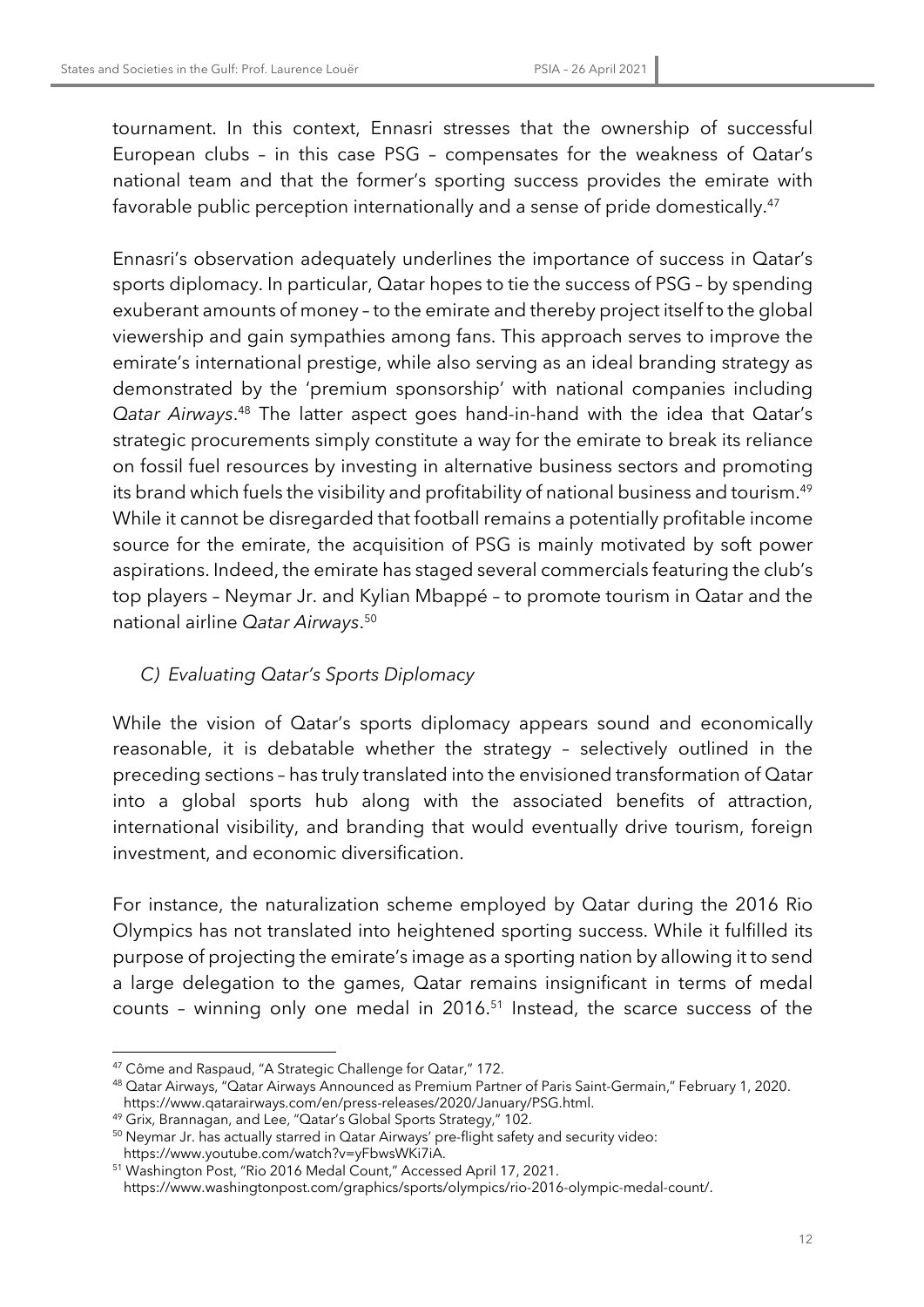emirate was achieved by Qatari-born athletes, raising significant questions about the long-term feasibility of the emirate's practice. In fact, the naturalization scheme can be argued to stall the development of local talent through a process of crowding out, thus conflicting with a key pillar of the emirate's strategy. Conversely, the current condition of overreliance on foreign-born athletes that creates barriers for local athletes may cease to matter amid the emirate's investments in the longterm development of Qatari sporting talents – i.e. the *Aspire Academy*. <sup>52</sup> It thus remains to be seen whether the emirate can develop a new generation of Qatariborn athletes and achieve sustainable sporting success.

Whereas the naturalization of athletes for the sake of the 2015 Men's Handball Championship was more successful in terms of sporting success, the event was mired in controversy and did not help polish the emirate's image among international audiences. In particular, questions were raised about the emirate's excessive reliance on foreign-born players with (temporary) Qatari citizenship – more than two-third of the fielded team. While strictly speaking the actions did not violate the IHL rulebook, Qatar was accused of undermining the spirit of fair play and the competition as a whole. $53$  In addition to criticism expressed by fellow athletes – including Australia's goalkeeper Thomas Bauer – the international press broadly scoffed at Qatar's strategy, "emphasizing that the Qatari national team was mainly composed of 'mercenaries'," comments that were not well received by Qatar's sporting authorities.<sup>54</sup> As a result, the emirate's sporting success was noticeably overshadowed by the means it took to achieve it.55

The positive impact of the World Cup 2022 to be hosted in Qatar envisioned by the emirate's sports authorities is equally questionable. While it has been shown that Qatar is banking on the mega-event to enhance its global image as a sporting nation, boost tourism and foreign investments, and drive domestic infrastructural development, these objectives are undermined by a multitude of factors.

Firstly, after the announcement of Qatar's successful bid, sports analysts and health experts alike quickly questioned the suitability of the emirate's climate, pointing to the potential dangers of exposing top-level athletes and fans to the region's extreme climate which can easily exceed 40°C in the summer. Even the FIFA Chief Medical Official asserted that hosting the mega-event under the above-described

<sup>52</sup> The *Aspire Academy* is a state of the art training center – founded in 2004 – for the development of local and foreign-born talents. It constitutes an integral element of Qatar's long-term sports strategy.

<sup>53</sup> BBC News, "Qatar handball team coach faces questions over foreign players," January 29, 2015.

https://www.bbc.com/news/world-middle-east-31031852. 54 Ibid.; Côme and Raspaud, "A Strategic Challenge for Qatar," 173-74.

<sup>55</sup> It should be noted that similar criticisms were raised about Qatar's Olympic delegation in 2016 but did not lead to comparable backlash, perhaps due to the lack of success of these foreign-born athletes in the event.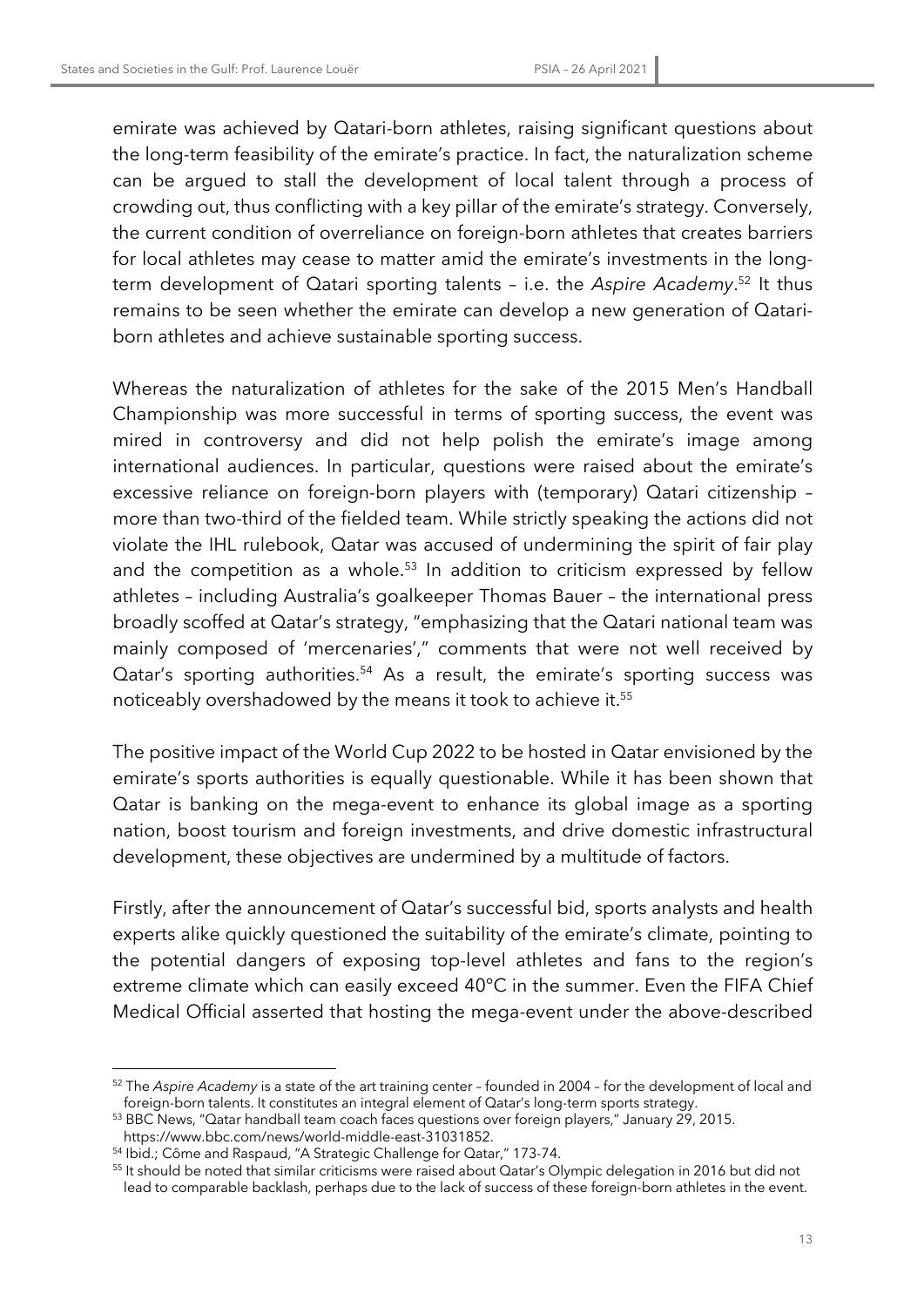conditions would constitute a serious risk to both players and fans. <sup>56</sup> While FIFA responded to these concerns by postponing the event to the winter months, the reputational damage to the emirate had already been done. As a result of the controversy surrounding the regional climate, the suitability of the emirate as a summer holiday destination was put into question, thus conflicting with the objective of promoting Qatar as such.57 Moreover, the 2017-imposed blockade of Qatar by the Saudi-led coalition further dispelled popular perceptions of Qatar as a stable country. Instead, the emirate's alleged ties to the Muslim Brotherhood and other regional Islamist movements, such as Hamas, served to perpetuate the image of Qatar as an unprogressive and conservative nation, thus damaging the reputational efforts of the emirate as it relates to tourism and foreign investment. 58

In a similar vein, the spotlight of the World Cup 2022 has put a magnifying glass on the emirate's *kafala* sponsorship system for foreign and domestic workers. The Guardian estimates that approximately 6500 foreign workers – mostly from South East Asia – have died since 2010 due to a lack of regulations and safety measures on construction sites and climate-related conditions while building the infrastructure and venues for the mega-event in 2022.<sup>59</sup> In response, international media outlets and human rights organizations – including *Amnesty International* and *Human Rights Watch* – have repeatedly condemned Qatar for its well-known practice of sponsorship by which foreign workers often reside in inhumane conditions, are stripped of their travel documents, frequently do not receive their wages, and are thus essentially pushed into 'modern slavery'.<sup>60</sup> While the Qatari government and FIFA alike have repeatedly promised full transparency and guaranteed the stringency of work-related regulations, the sheer number of publications, statements from sports pundits, and professional athletes have arguably damaged the emirate's reputation and placed dark clouds over the event before it has even started.<sup>61</sup>

Furthermore, in regards to the FIFA World Cup 2022, Barthe highlights the inherent symbolic juxtaposition between the emirate's massive investments into national infrastructure and the expected performance of Qatar's national team at the megaevent. In particular, Barthe argues that against the backdrop of world-class facilities

<sup>56</sup> Grix, Brannagan, and Lee, "Qatar's Global Sports Strategy," 105.

<sup>57</sup> Ibid.

<sup>58</sup> Ibid.

<sup>&</sup>lt;sup>59</sup> The Guardian, "Revealed: 6,500 migrant workers have died in Qatar since World Cup awarded," February 23, 2021. https://www.theguardian.com/global-development/2021/feb/23/revealed-migrant-worker-

deaths-qatar-fifa-world-cup-2022.<br><sup>60</sup> Ibid.; Amnesty International, "Qatar World Cup of Shame," Accessed April 19, 2021. https://www.amnesty.org/en/latest/campaigns/2016/03/qatar-world-cup-of-shame/. 61Brandon Jordan and Miguel Salazar, "Spoiling the Beautiful Game," September 8, 2017.

https://jacobinmag.com/2017/09/soccer-barcelona-fifa-qatar-migrant-labor-human-rights.; In this context, the Dutch national football team is reported to have discussed boycotting the event as a whole.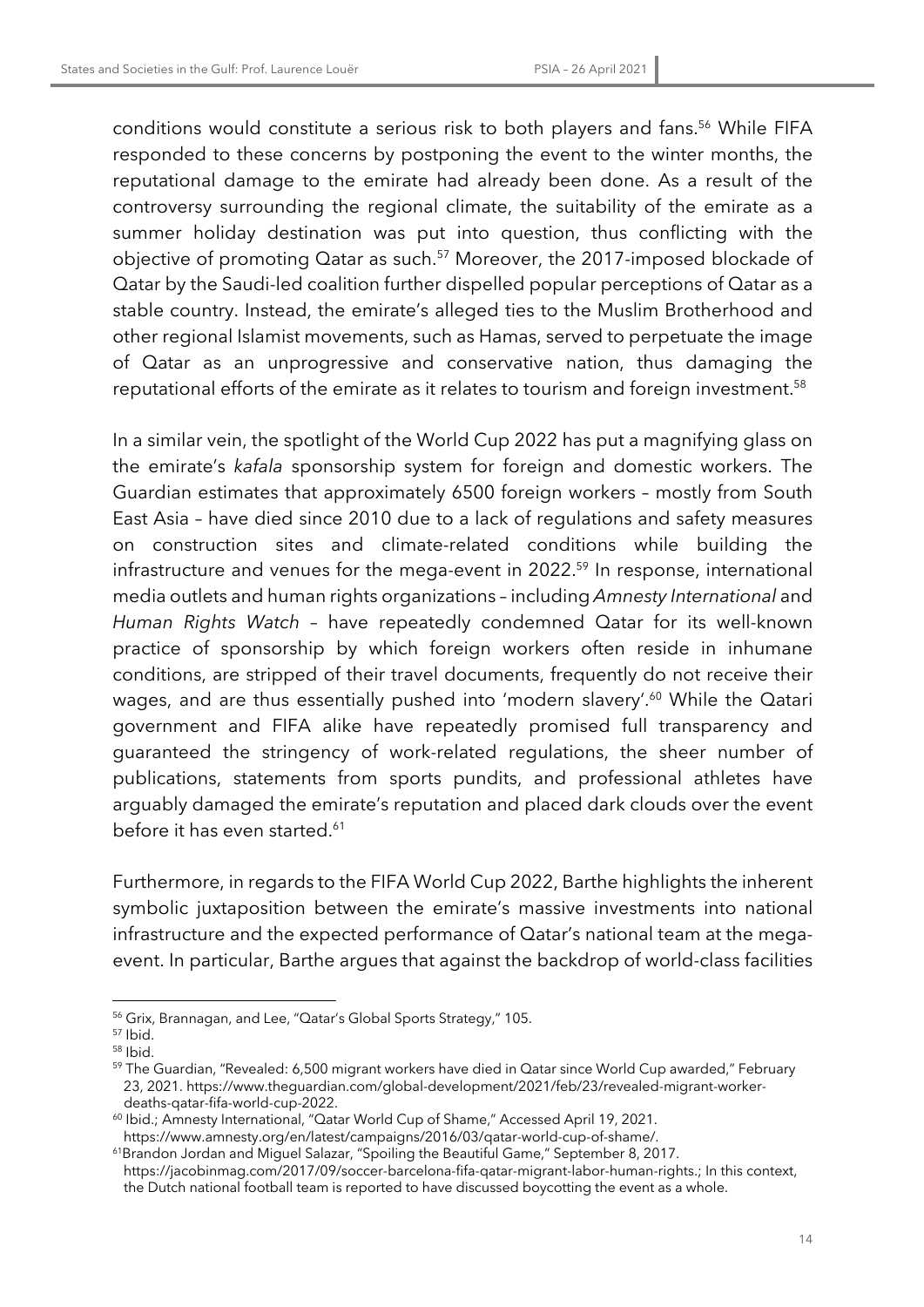and huge spending, the Qatari national team's weakness "reduces the little monarchy to a caricature that it so desperately wants to leave behind, that of the 'fake,' the artificial, stuffed with petrodollars."62 Accordingly, the mega-event may reinforce an image and public perception that the emirate is desperately trying to escape by hosting it in the first place.

While the definite impact of the FIFA World Cup 2022 remains to be seen – it could turn out to be a spectacle that overcomes the highlighted criticism and backlash – the strategy of acquiring ownership stakes in European Football is one of the emirate's most controversial practices in the sports domain. While Qatari investment has arguable strengthened the performance of teams like PSG and thus gained some sympathies among fans, the general view of Qatar's role is perceived negatively. Indeed, football fans have lamented Qatar's 'financial doping' as a threat to the integrity of the game and the club has received several warnings from the UEFA and regulating bodies over illegal and opaque transfers to the team that violate European football's 'Financial Fair Play'.63 As such, the intended branding strategy tied to PSG is severely damaged by these practices, including the highly publicized transaction of Neymar Jr. for a record amount of 222€ million in 2017.<sup>64</sup> While intended to enhance the publicity amid the Saudi-led blockade in the same year, European competitors perceived the acquisition as a manifestation of PSG' and the emirate's "nouveau riche behavior."65 The move was equally mocked by football fans and considered as further evidence for the club's and ownership's lack of integrity. The backlash has been so severe since the acquisition of the club in 2012, that the emirate even shortly considered backing out from its involvement with PSG to preserve the image of Qatar and its ruling class<sup>66</sup>, thus illustrating the potential of the emirate's sports diplomacy to backfire amid increasing scrutiny and visibility.

## **IV. Conclusion(s)**

Overall, the sports diplomacy pursued by Qatar for the purposes of branding and international prestige has brought mixed results. While it has strengthened the emirate's soft power and visibility on the international stage – in the form of sizeable Olympic delegations, success in Handball competitions and the hosting of

<sup>66</sup> Danny Gallagher, "Qatar 'could look to sell PSG' because years of failure in the Champions League and ongoing criticism in France is reflecting badly on the country," May 3, 2019. https://www.dailymail.co.uk/sport/football/article-6988343/PSG-funding-pulled-Qatar-ongoing-criticism-

<sup>62</sup> Benjamin Barthe, "Le foot, coûteuse obsession du Qatar," August 11, 2017. https://www.lemonde.fr/festival/article/2017/08/11/le-foot-couteuse-obsession-duqatar\_5171226\_4415198.html.

<sup>&</sup>lt;sup>63</sup> Jordan and Salazar, "Spoiling the Beautiful Game."

<sup>64</sup> Goal, "How much have PSG spent on transfers since Qatar takeover?."

<sup>65</sup> Côme and Raspaud, "A Strategic Challenge for Qatar," 174.

France.html.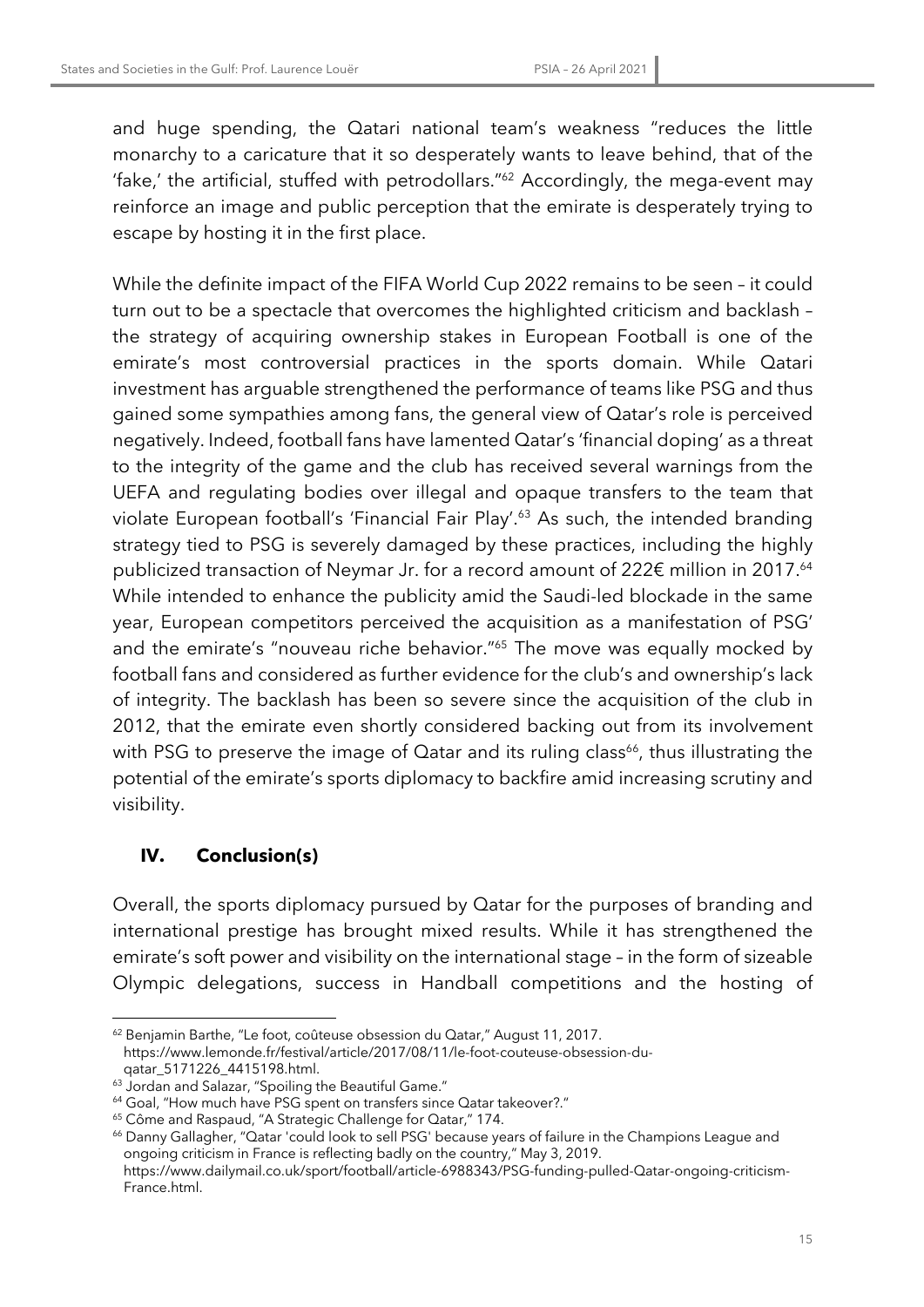internationally-televised mega-events – this visibility has arguably rendered the emirate vulnerable to criticism and backlash by placing a magnifying glass on the practices inherent to its strategy and domestic status quo, such as the treatment of foreign workers. Nevertheless, it is difficult to precisely estimate the success of the emirate's strategy at this moment due to its long-term character. The FIFA World Cup 2022 may turn out to be a success and transcend international scrutiny, attract foreign tourists and strengthen the image of the emirate in the eyes of white-collar workers and foreign investors, which feeds into the crucial objective of diversifying national income. However, despite immense spending, the emirate continues to lack significant local talent and single events "like world championships and annual events like ATP tennis tournaments are not enough to operate costly world-class facilities at full capacity."<sup>67</sup> Further, it is noted that the current strategy is highly dependent on the emirate's fossil fuel wealth and raises concerns whether it can sustain the hosting of events or acquisition of foreign-born talent through the promise of financial benefits. In this context, it is noteworthy that the COVID-19 pandemic has severely affected one of the emirate's profitable sporting investments – PSG – which is estimated to have amassed losses of €300 million since the outbreak of the virus in early 2020.<sup>68</sup>

<sup>67</sup> Reiche, "Investing in Sporting Success," 501.

<sup>68</sup> Frédéric Gouaillard and Harold Marchetti, "Ligue 1 : le Covid plombe les comptes du PSG et de l'OM," *Le Parisien*, January 12, 2021. https://www.leparisien.fr/sports/football/psg/ligue-1-avec-300-et-150-millions-deuros-le-psg-et-l-om-s-attendent-a-des-pertes-records-12-01-2021-8418605.php.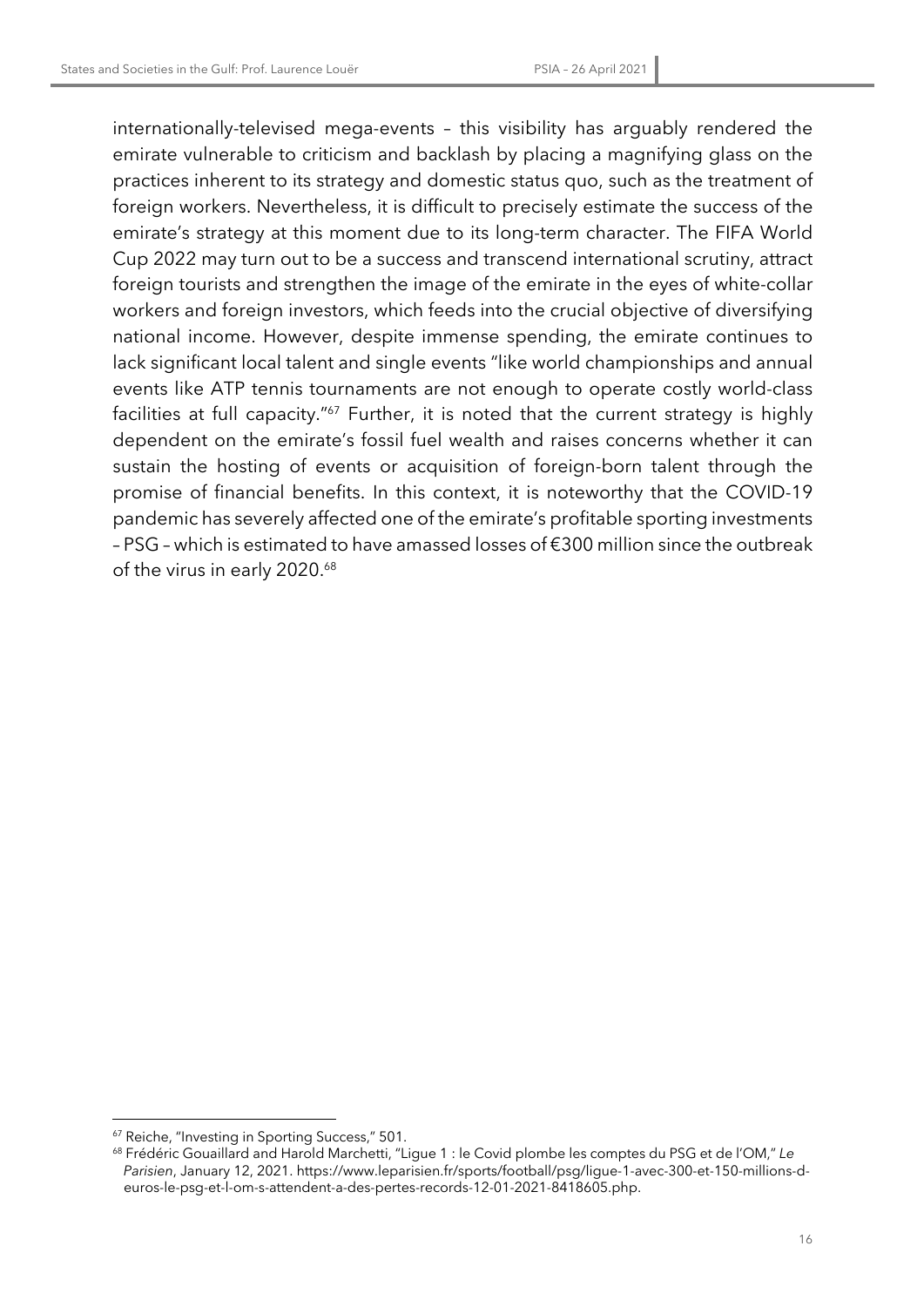### **Bibliography**

- Abdulrahman al-Ibrahim, Hassan. "Qatar's Tourism Strategy vis-à-vis World Cup 2022." September 7, 2018. https://www.sbc-international.de/wpcontent/uploads/2018/10/Qatar-Tourism-Strategy-World-Cup-2022.pdf.
- Amnesty International. "Qatar World Cup of Shame." Accessed April 19, 2021. https://www.amnesty.org/en/latest/campaigns/2016/03/qatar-world-cup-ofshame/.
- Barthe, Benjamin. "Le foot, coûteuse obsession du Qatar." August 11, 2017. https://www.lemonde.fr/festival/article/2017/08/11/le-foot-couteuseobsession-du-qatar\_5171226\_4415198.html.
- BBC News. "Qatar handball team coach faces questions over foreign players." January 29, 2015. https://www.bbc.com/news/world-middle-east-31031852.
- BBC News. "World Cup 2022: Qatar bid team accused of secret campaign to sabotage rivals." July 29, 2018. https://www.bbc.com/sport/football/44994041.amp.
- Black, David. "The Symbolic Politics of Sport Mega-Events: 2010 in Comparative Perspective." *Politikon* 34, no. 3 (2007): 261-276.
- Côme, Thierry, and Michel Raspaud. "Sports Diplomacy: A Strategic Challenge for Qatar." *Hermes, La Revue* 2 (2018): 169-175.
- Deutsche Welle. "Qatar's foreign legion primed for handball date with Germany." January 27, 2015. https://www.dw.com/en/qatars-foreign-legion-primed-forhandball-date-with-germany/a-18219900.
- Dorsey, James M. "Qatar's sports-focused public diplomacy policies backfiring." *Hurriyet Daily News*, February 10, 2014. https://www.hurriyetdailynews.com/qatars-sports-focused-public-diplomacypolicies-backfiring-62226.
- Dubinsky, Yoav. "From Soft Power to Sports Diplomacy: A Theoretical and Conceptual Discussion." *Place Branding and Public Diplomacy* 15, no. 3 (2019): 156–164.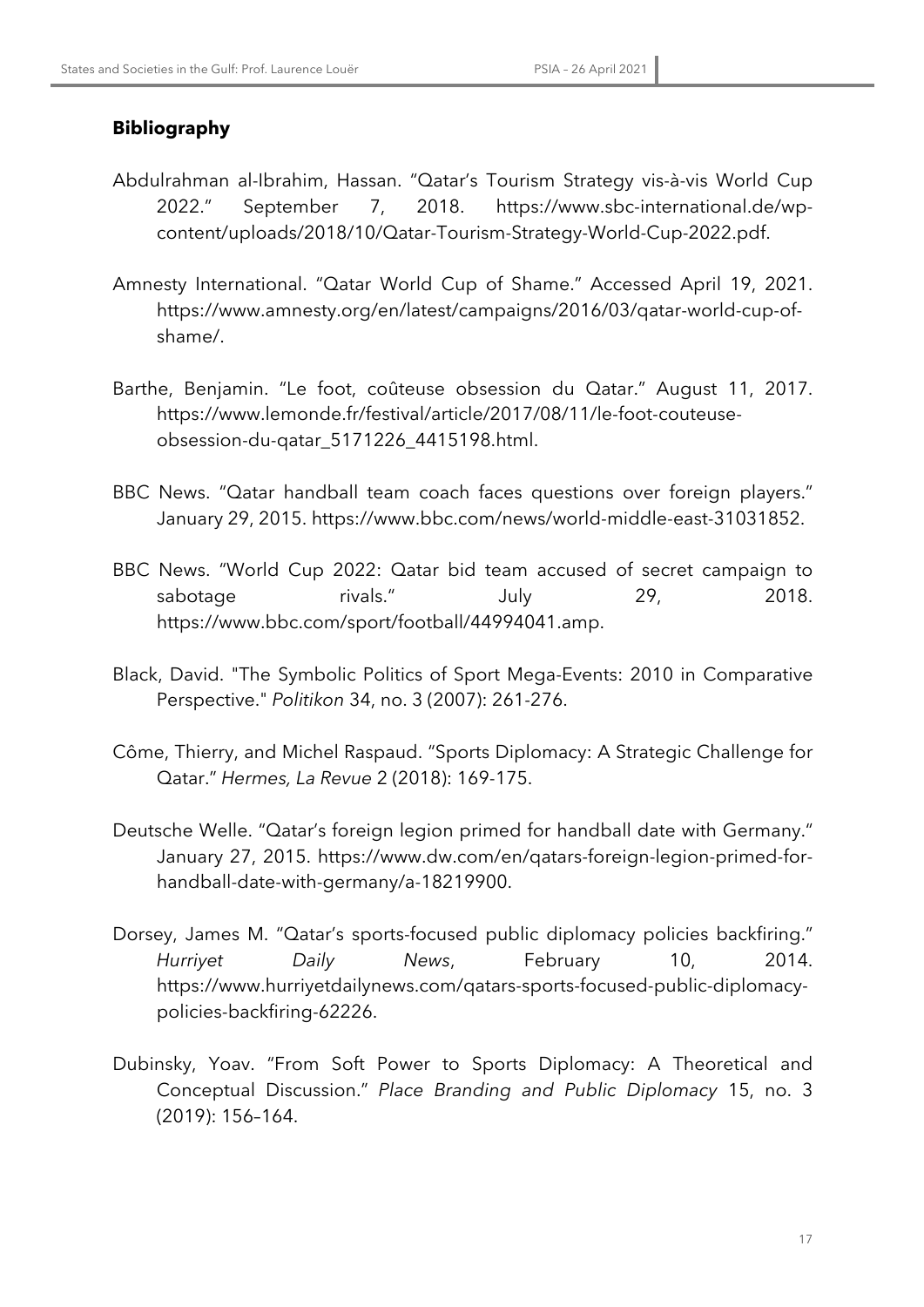- Finn, Tom. "Qatar's recruited athletes stir debate on citizenship." *Reuters*, August 25, 2016. https://www.reuters.com/article/us-qatar-olympics-nationalityidUSKCN11015P.
- France24. "Qatar hits metro milestone ahead of World Cup." December 10, 2019. https://www.france24.com/en/20191210-qatar-hits-metro-milestone-aheadof-world-cup.
- Gallagher, Danny. "Qatar 'could look to sell PSG' because years of failure in the Champions League and ongoing criticism in France is reflecting badly on the country." May 3, 2019. https://www.dailymail.co.uk/sport/football/article-6988343/PSG-funding-pulled-Qatar-ongoing-criticism-France.html.
- Gibson, Owen. "The Great Windfall of China: A Football Revolution that may lead to World Cup." *The Guardian*, February 6, 2016. https://www.theguardian.com/football/blog/2016/feb/06/china-footballrevolution-world-cup.
- Ginesta, Xavier, and Jordi de San Eugenio. "The Use of Football as a Country Branding Strategy. Case Study: Qatar and the Catalan Sports Press." *Communication & Sport* 2, no. 3 (2014): 225-241.
- Goal. "How much have PSG spent on transfers since Qatar takeover?." March 6, 2018. https://www.goal.com/en/lists/how-much-have-psg-spent-on-transferssince-qatartakeover/hz1zvwykh4mv11vep6qdtygex#1fbo4gzl8jhg17dj6nzez45rs.
- Gouaillard, Frédéric and Harold Marchetti. "Ligue 1 : le Covid plombe les comptes du PSG et de l'OM." *Le Parisien*, January 12, 2021. https://www.leparisien.fr/sports/football/psg/ligue-1-avec-300-et-150 millions-d-euros-le-psg-et-l-om-s-attendent-a-des-pertes-records-12-01- 2021-8418605.php.
- Government of Qatar. "Qatar Second National Development Strategy 2018-2022." September 2018. https://www.psa.gov.qa/en/knowledge/Documents/NDS2Final.pdf.
- Grix, Jonathan. "'Image' Leveraging and Sports Mega-Events: Germany and the 2006 FIFA World Cup." *Journal of Sport & Tourism* 17, no. 4 (2012): 289-312.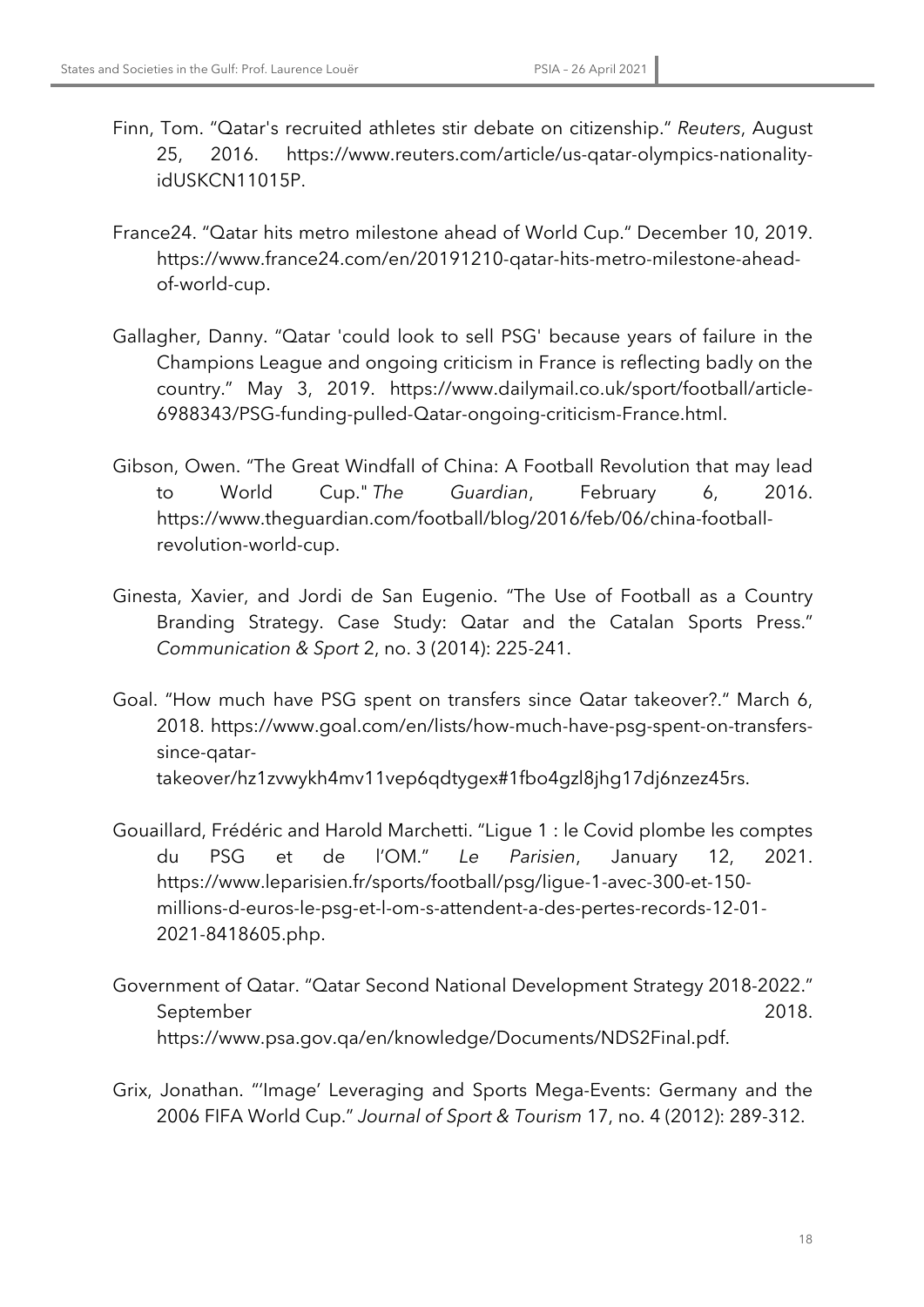- Grix, Jonathan, Paul Michael Brannagan, and Donna Lee. "Qatar's Global Sports Strategy: Soft Power and the 2022 World Cup." In *Entering the Global Arena*, pp. 97-110. Palgrave Pivot, Singapore, 2019.
- The Guardian. "Revealed: 6,500 migrant workers have died in Qatar since World Cup awarded." February 23, 2021. https://www.theguardian.com/globaldevelopment/2021/feb/23/revealed-migrant-worker-deaths-qatar-fifa-worldcup-2022.
- International Handball Federation, "Player Eligibility Code," July 8, 2014. https://slidelegend.com/iiiplayer-eligibility-code-european-handballfederation\_59d0a7a31723dd140260d4b3.html.
- International Handball Federation. "Team Details: Qatar." Accessed April 18, 2021. https://www.ihf.info/competitions/men/308/27th-ihf-mens-worldchampionship-2021/22415/teams/133.
- International Olympic Committee, "Global Broadcast and Audience Report: Olympic Games Rio 2016," Accessed April 17, 2021. https://stillmedab.olympic.org/media/Document%20Library/OlympicOrg/Ga mes/Summer-Games/Games-Rio-2016-Olympic-Games/Media-Guide-for-Rio-2016/Global-Broadcast-and-Audience-Report-Rio-2016.pdf.
- Jansen, Joost, Gijsbert Oonk, and Godfried Engbersen. "Nationality Swapping in the Olympic Field: Towards the Marketization of Citizenship?." *Citizenship Studies* 22, no. 5 (2018): 523-539.
- Jordan, Brandon and Miguel Salazar. "Spoiling the Beautiful Game." September 8, 2017. https://jacobinmag.com/2017/09/soccer-barcelona-fifa-qatar-migrantlabor-human-rights.
- Manzenreiter, Wolfram. "The Beijing Games in the Western Imagination of China: The Weak Power of Soft Power." *Journal of Sport and Social issues* 34, no. 1 (2010): 29-48.
- McClory, Jonathan. "The Soft Power 30: A Global Ranking of Soft Power 2019." *Portland*, October 31, 2019. https://softpower30.com/wpcontent/uploads/2019/10/The-Soft-Power-30-Report-2019-1.pdf.